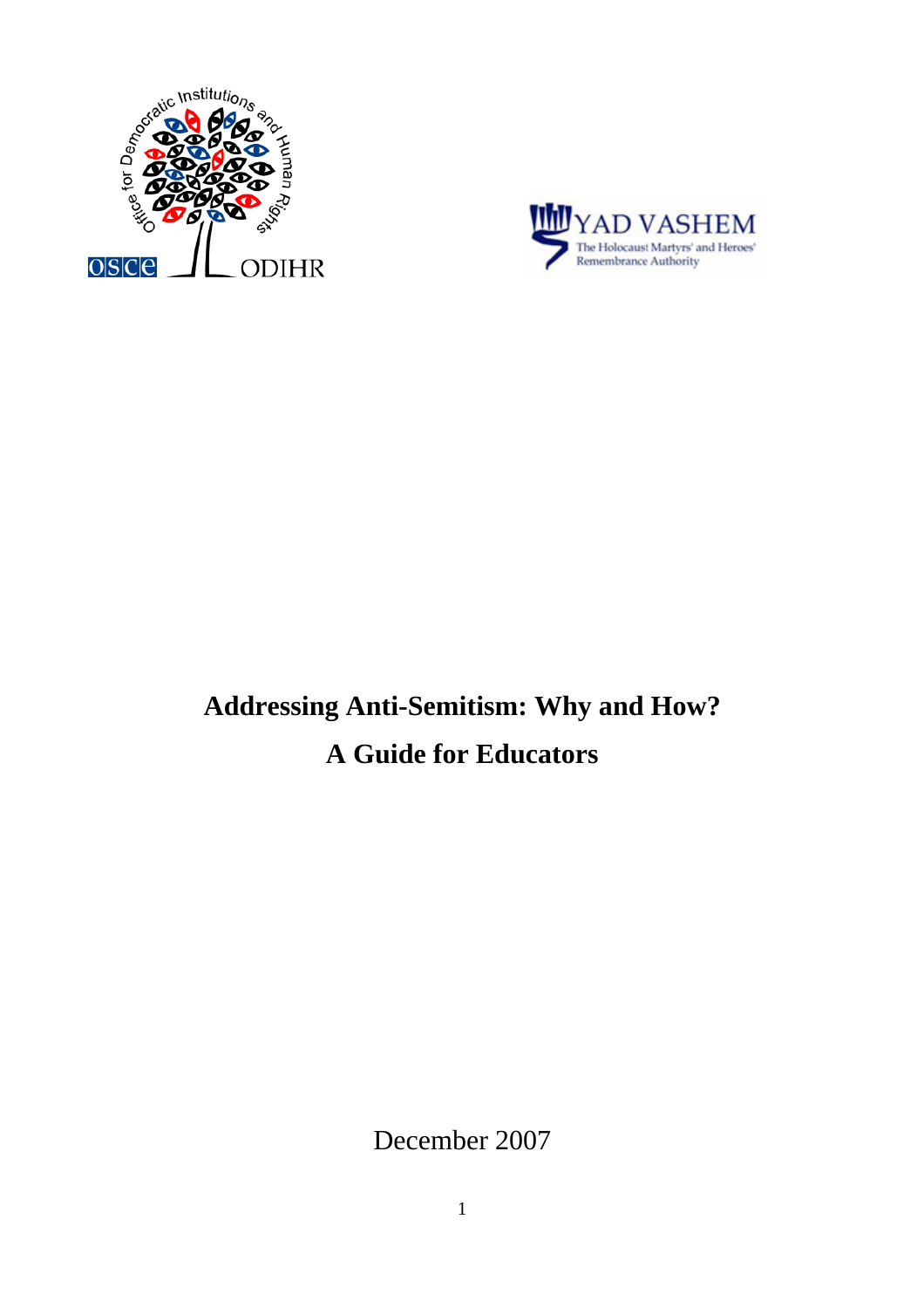## **Table of Contents**

| 1. |      |  |  |
|----|------|--|--|
| 2. |      |  |  |
| 3. |      |  |  |
|    | 3.1. |  |  |
|    | 3.2. |  |  |
|    | 3.3. |  |  |
|    | 3.4. |  |  |
| 4. |      |  |  |
|    | 4.1. |  |  |
|    | 4.2. |  |  |
|    | 4.3. |  |  |
|    | 4.4. |  |  |
|    | 4.5. |  |  |
|    | 4.6. |  |  |
|    | 4.7. |  |  |
|    |      |  |  |
|    |      |  |  |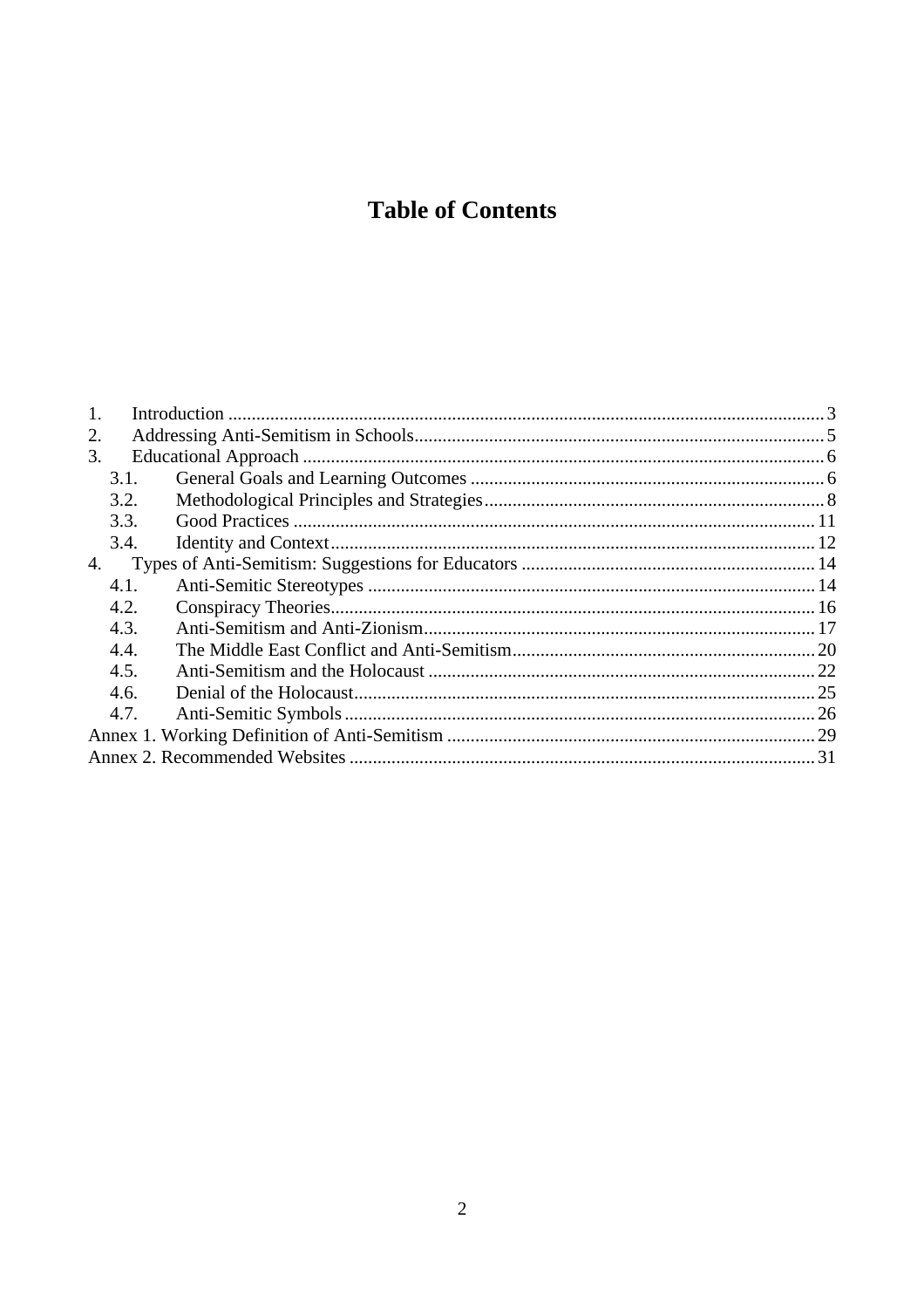## <span id="page-2-0"></span> **1. Introduction**

These guidelines provide suggestions for teachers and other educators who feel the need to address issues pertaining to contemporary anti-Semitism. Recognizing that the context may vary in every country, or even in individual classrooms, this document provides educators with a general overview of common manifestations of contemporary anti-Semitism, as well as with some key educational principles and strategies for addressing this complex and challenging subject. Useful references are provided in the annexes.

This document applies a working definition of anti-Semitism that was developed by the OSCE's Office for Democratic Institutions and Human Rights (ODIHR), in collaboration with the European Union Agency for Fundamental Rights (formerly called the European Monitoring Centre on Racism and Xenophobia) and with Jewish organizations and prominent academics. According to this definition, anti-Semitism is "a certain perception of Jews, which may be expressed as hatred toward Jews". Manifestations of anti-Semitism "could also target the State of Israel, conceived as a Jewish collectivity. Anti-Semitism frequently charges Jews with conspiring to harm humanity, and it is often used to blame Jews for 'why things go wrong'. It is expressed in speech, writing, visual forms, and in actions, and employs sinister stereotypes and negative character traits" (see Annex 1).

Although anti-Semitism was fundamentally discredited after the Holocaust, it continues to exist below the surface. For some people, anti-Semitism is an ideology, a way of interpreting the world. In recent decades, new forms of anti-Semitism have emerged, with some of them, such as Holocaust denial or secondary anti-Semitism, directly related to the *Shoah.*

Since the late 1990s, high numbers of violent anti-Semitic incidents have been recorded. Jewish and non-Jewish individuals, their property, and Jewish communal institutions, such as synagogues, have been targeted all across Europe and North America. Recently, anti-Semitism has also come to the fore in educational settings.

According to the ODIHR's annual report for 2006 on hate crimes in the OSCE region, the number of attacks against Jewish schools increased in many countries while Jewish pupils were assaulted, harassed, and injured in growing numbers on their way to and from school or in the classroom, including by their classmates. Educators report that the term "Jew" has become a popular swearword among youngsters. Rather than being confined to extremist circles, anti-Semitism is thus increasingly being mainstreamed. In this context, the conflict in the Middle East is often used as a justification for the expression of anti-Semitism at the very centre of society.

The international community, governments, civil society, and individuals have responded to this trend, especially through educational and awareness-raising initiatives. The aim of this guide is to provide teachers and other educators with suggestions and recommendations on to how to identify, prevent, and/or react to manifestations of anti-Semitism. It thereby seeks to assist educators who believe that pupils should be taught more about anti-Semitism by becoming aware of the historical and contemporary characteristics of this phenomenon in Europe.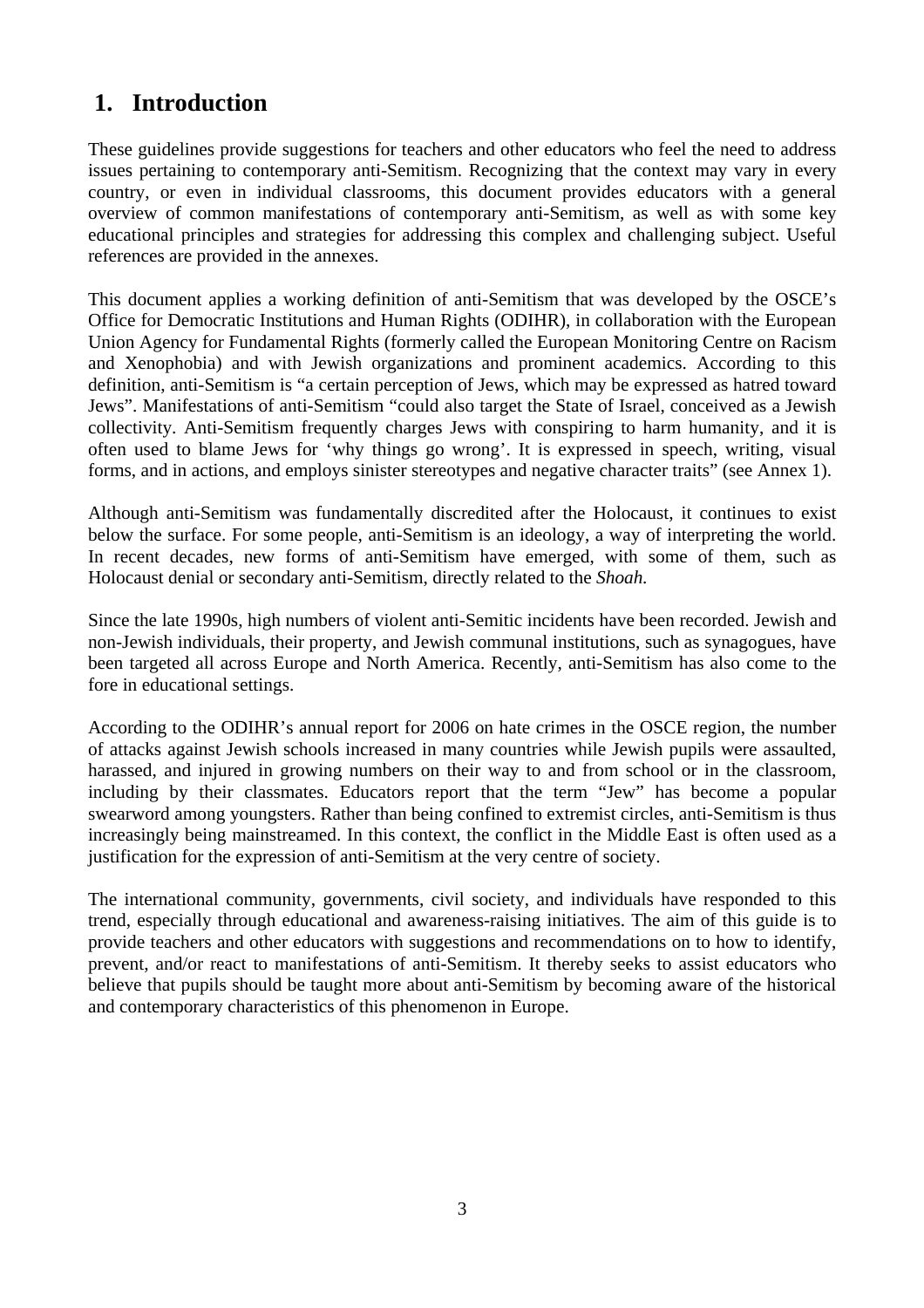#### **OSCE commitments and activities in the field of combating anti-Semitism**

The Organization for Security and Co-operation in Europe (OSCE) is the world's largest regional security organization, whose 56 participating States span the geographical area from Vancouver to Vladivostok. With a focus on politico-military and economic and environmental issues, as well as on human rights and democracy (the so-called human dimension of security), the OSCE takes a three-fold approach to security. The OSCE's Office for Democratic Institutions and Human Rights (ODIHR) is based in Warsaw, Poland, and assists participating States with the implementation of human dimension commitments. These commitments aim to ensure full respect for human rights and fundamental freedoms. Participating States have committed themselves to abide by the rule of law; to promote the principles of democracy by building, strengthening, and protecting democratic institutions; and to promote tolerance throughout the OSCE region. In the area of tolerance and non-discrimination, the ODIHR focuses on hate crime, racism and xenophobia, anti-Semitism, intolerance and discrimination against Muslims, and freedom of religion or belief.

Since 2000, the 56 OSCE participating States have reacted to the rise in anti-Semitism with various declarations, recognizing that anti-Semitism has assumed new forms and expressions and acknowledging that it poses a threat to democracy, the values of civilization, and security in the OSCE region. With the Berlin Declaration of 2004, participating States committed themselves to "promote, as appropriate, educational programmes for combating anti-Semitism and to promote remembrance of and, as appropriate, education about the tragedy of the Holocaust, and the importance of respect for all ethnic and religious groups".

With a view to providing assistance to participating States, the ODIHR compiled an overview and analysis of education on the Holocaust and on anti-Semitism that assesses existing educational activities in the region.<sup>[1](#page-3-0)</sup> In follow-up to the OSCE Conference on Anti-Semitism and Other Forms of Intolerance, held in Cordoba, Spain, in June 2005, experts representing 12 participating States convened at Yad Vashem in Jerusalem to draft guidelines entitled "Preparing Holocaust Memorial Days: Suggestions for Educators",<sup>[2](#page-3-1)</sup> which are now available in 13 languages. The idea for this guide for educators also emerged from that meeting, which was supported by the Asper Foundation in Winnipeg, Canada. In addition, the ODIHR and the Anne Frank House have, together with national experts, developed teaching materials on anti-Semitism for seven participating States,<sup>[3](#page-3-2)</sup> with more countries to follow. The teachers using these materials may also want to draw on this guide for further information.

#### **Yad Vashem's work to combat Antisemitism**

 $\overline{a}$ 

Yad Vashem, the Holocaust Martyrs' and Heroes' Remembrance Authority, was established in 1953 by an act of the Israeli parliament. The name of Yad Vashem is taken from the Book of Isaiah, Chapter 56, Verse 5, "And to them will I give in my house and within my walls a memorial ... an everlasting name [a "yad vashem"], that shall not be cut off."

Since its inception, Yad Vashem has been entrusted with documenting the history of the Jewish

<span id="page-3-0"></span><sup>&</sup>lt;sup>1</sup> *Education on the Holocaust and on Anti-Semitism: An Overview and Analysis of Educational Approaches* (Warsaw: OSCE/ODIHR, 2006), <http://www.osce.org/odihr/item\_11\_18712.html>. <sup>2</sup>

<span id="page-3-1"></span><sup>&</sup>lt;sup>2</sup> "Preparing Holocaust Memorial Days: Suggestions for Educators", OSCE/ODIHR and Yad Vashem, January 2006, <http://www.osce.org/odihr/20104.html>. 3

<span id="page-3-2"></span> $3$  The teaching materials can be found on the web at <http://www.osce.org/odihr/item\_11\_23875.html>.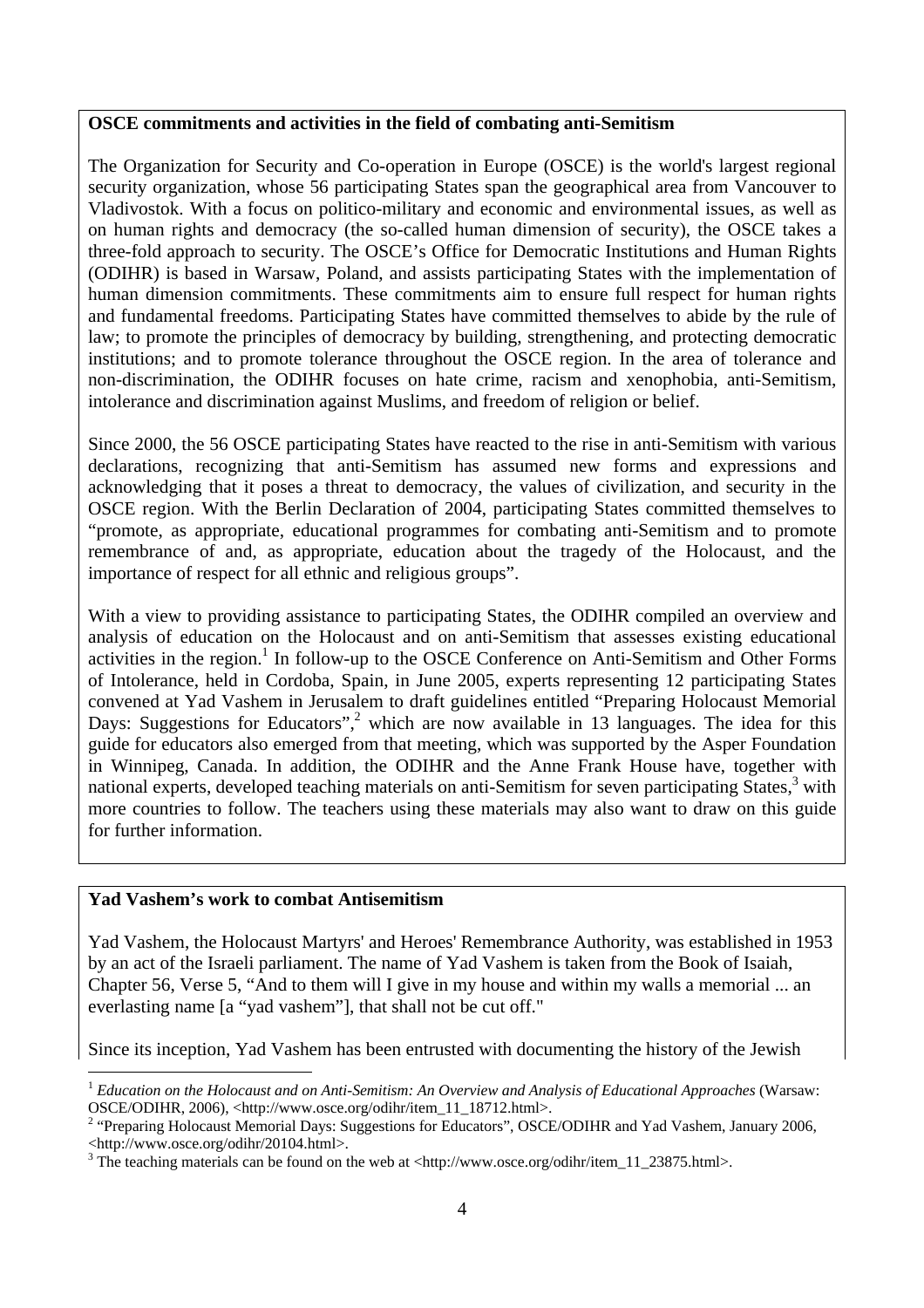<span id="page-4-0"></span>people during the Holocaust period, preserving the memory and story of each of the six million victims, and imparting the legacy of the Holocaust for generations to come through its archives, library, school, museums, research institute, and recognition of the Righteous Among the Nations who risked their lives to help Jews during the Holocaust.

Yad Vashem places a heavy emphasis on educating the younger generations about the Holocaust. More than ever before, today's youth are expressing a keen interest in their personal history and identity. Yad Vashem encourages a dialogue between the past, present and future, with the aim to inspire its visitors to work toward a better future for humanity as a whole.

Yad Vashem organizes scholarly conferences on manifestations of antisemitism throughout the ages as well as places an emphasis on contemporary forms of antisemitism in teacher-training seminars that it conducts every year. In addition, numerous educational resources and lesson plans focusing on antisemitism, as well as frequently asked questions pertaining to the Middle East conflict, antisemitism and the Holocaust, are available online at: www.yadvashem.org.

## **2. Addressing Anti-Semitism in Schools**

Anti-Semitism in schools may be addressed spontaneously, and it may be prompted by a specific manifestation of anti-Semitism either in the classroom, the school, or the wider community. Alternatively, a response may be designed as a preventive measure and part of the curriculum. In either case, responding to anti-Semitism is a multidisciplinary task, while the topic itself can be approached through many subjects, such as civic education, literature, art, history, etc. Teachers may choose to devote an entire course to this topic or, if time and curriculum constraints allow for no more, only a focused lesson. Regardless of the circumstances, a careful approach to the matter is important.

Pedagogical methods should incorporate the need for both Holocaust education and for educational tools to raise awareness of anti-Semitism. Holocaust education is firmly anchored within the school curricula of many countries, thus reflecting the commitment to promote remembrance and education about this tragedy, which has become part of the collective memory of Europe in particular and humanity in general. Holocaust education sensitizes students to the perspective of victims of anti-Semitism; it highlights questions of individual responsibility and abuse of power; it confronts learners with the possible consequences of anti-Semitism, and it also encourages them to speak out, side with democracy, and overcome indifference in situations where Jews and others are being discriminated against.<sup>[4](#page-4-1)</sup>

However, Holocaust education cannot, and is arguably not designed to, ensure the prevention of anti-Semitism. Anti-Semitism and knowledge about the Holocaust are not mutually exclusive, but can exist in parallel. Contemporary anti-Semitism often evolves around issues that are linked to events that have occurred since 1945, such as the ongoing Middle East conflict, or to debates about the Holocaust, i.e., issues that by definition cannot be addressed within the framework of Holocaust education, that require a different focus. Given that some teachers reportedly avoid teaching about the Holocaust for fear of encountering anti-Semitic prejudice and Holocaust denial among their students, awareness-raising measures and discussions about anti-Semitism may in some cases even be regarded as instrumental for the effective implementation of Holocaust education. The Holocaust

<span id="page-4-1"></span> $\overline{a}$ <sup>4</sup> See the section "For Teachers & Scholars: Guidelines for Teaching" on the website of the Task Force for International Cooperation on Holocaust Education, Remembrance, and Research,

<sup>&</sup>lt;http://www.holocausttaskforce.org/teachers/index.php?content=guidelines/menu.php>.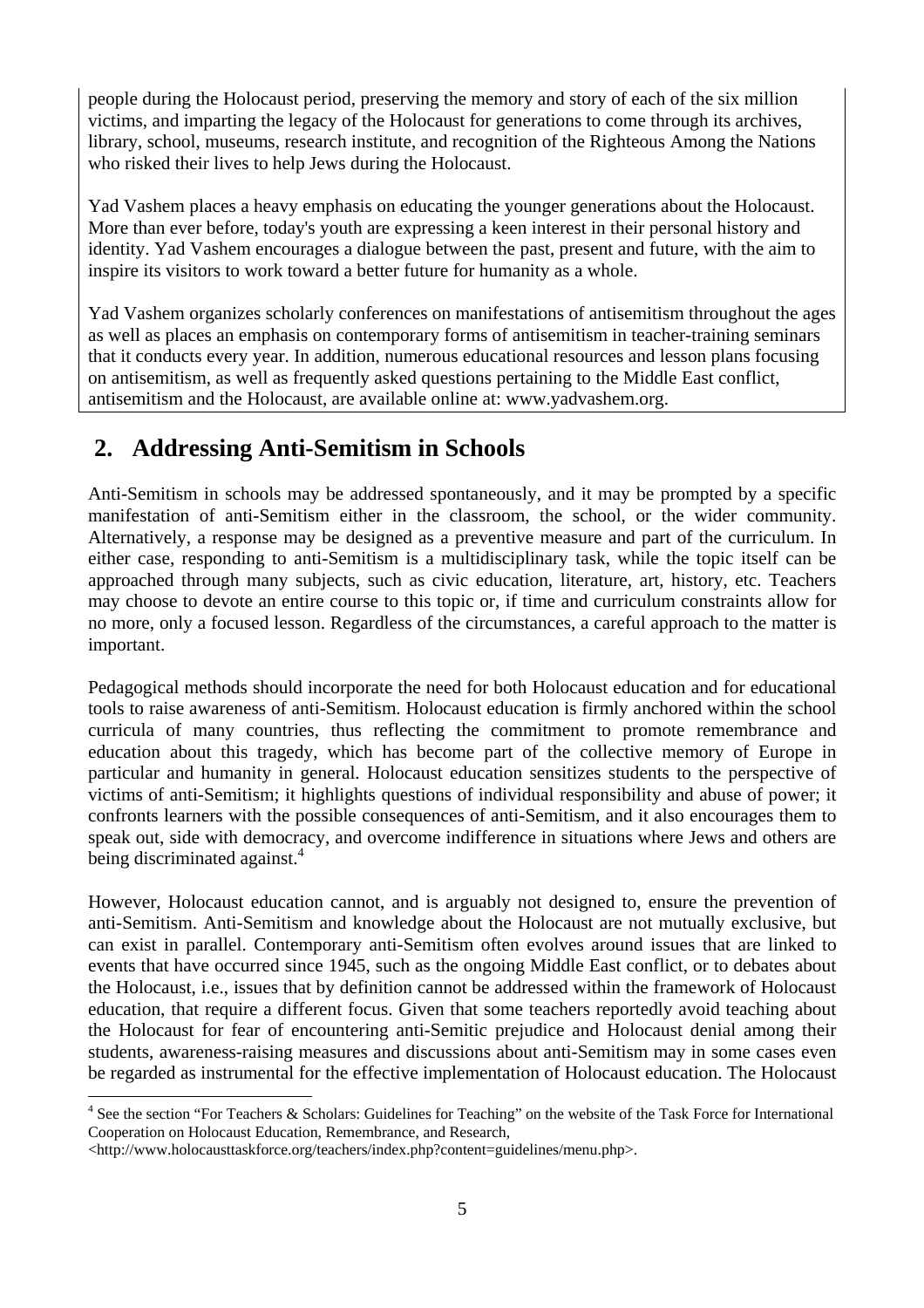<span id="page-5-0"></span>and anti-Semitism are topics that can and should be connected, but teaching about one cannot replace teaching about the other.

Although anti-Semitism can also serve as an example in a class about racism and discrimination, it may be interesting and important for students to realize that anti-Semitism often coexists with the social inclusion of Jews in all layers of European and North American societies, i.e., it does not manifest itself as discrimination in the classical sense. In addition, elements of racist ideologies are only one dimension of anti-Semitism. Throughout history, hatred against Jews has manifested itself most prominently as a racist prejudice and policy, but it has also been used as a medium for the construction of religious antagonism, as a cultural tradition, and as political resentment against the Jewish nation as represented by the State of Israel. Teaching about anti-Semitism within the context of intercultural education may not always clarify the specific nature of anti-Semitism as a phenomenon that does not require the presence of Jews – hence the notion "anti-Semitism without Jews".

Furthermore, it is possible to discuss contemporary anti-Semitism in connection with human rights. Even though this may be a successful tool to foster a normative framework of respect, understanding, and equality, students may also be interested in understanding the specific historical contexts and developments, as well as the social and cultural processes, that are connected with anti-Semitism.

Clearly, a variety of frameworks and subjects can provide a good starting point for raising awareness about anti-Semitism. It is very important to keep in mind that anti-Semitism is a complex, multidimensional issue, and therefore, a wide variety of educational approaches may need to be developed.

## **3. Educational Approach**

The aim of this guide is to assist teachers in two ways:

- To delineate learning outcomes that engagement with anti-Semitism in the classroom may yield;
- To provide suggestions and background information about how to recognize and respond to the use of specific anti-Semitic stereotypes and/or other expressions of anti-Semitism.

## **3.1. General Goals and Learning Outcomes**

It should not be presupposed that students are aware of the existence of anti-Semitism. They do, however, have the right to know and learn about it. While some may have been exposed to the problem in one way or another and have a basic idea of what characterizes anti-Semitism, others may believe that anti-Semitism ceased to exist after the Holocaust. In some cases, teachers may face the difficult task of making their students aware of what contemporary anti-Semitism is, how it manifests itself, and of the fact that it is a worldwide problem. Teaching about anti-Semitism can first and foremost aim to create awareness about this issue.

A further goal may be to actively prevent and respond to anti-Semitism. Apart from imparting knowledge about Jewish history, culture, and the history of anti-Semitism, educators may want to give their students the opportunity to adopt certain values and attitudes and to acquire skills that empower them to critically engage and actively reject anti-Semitic views, as well as other forms of prejudice.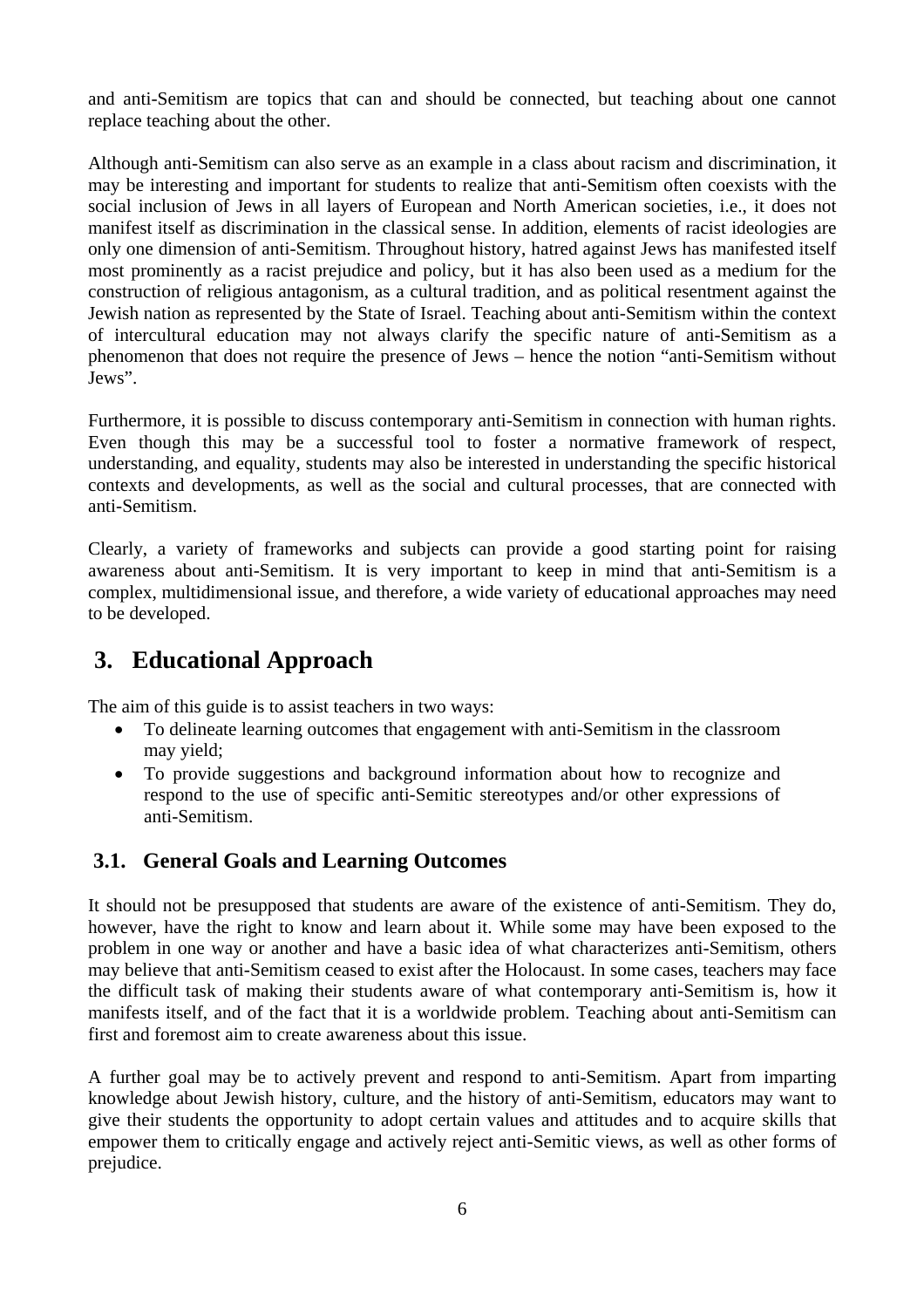Against this background, teaching about anti-Semitism should enable students:

- To recognize and reject anti-Semitic stereotypes and anti-Semitic thinking rooted in language, media, society and culture, and in extremist ideologies. As a consequence, students may be less likely to subscribe to anti-Semitic views when exposed to them;
- To learn to see the perspective of others as different, yet equal. Learners are thereby motivated to build an identity based on positive elements rather than defining themselves through and against a negative, anti-Semitic stereotype;
- To reach a common understanding that every person has to be treated equally and individually, which will contribute to the overall level of tolerance and to an appreciation of diversity in the respective school environment.

Sometimes, manifestations of anti-Semitism in schools provide an occasion to address this issue in the classroom. In such cases, *responding* to expressions of anti-Semitism by means of a reflective approach may ensure that:

- Pupils have an opportunity to actively engage with a social problem rather than remaining silent, indifferent, or passive; by doing so, they can develop important civic skills;
- Teachers and learners have a chance to recognize their respective prejudices and change their views through a learning process;
- Teachers have an opportunity to discover the wider problems often underpinning anti-Semitism among youngsters.

Furthermore, some of the objectives of addressing anti-Semitism in the framework of the school may include enabling both students and teachers to:

- Recognize Judaism as one of many religions and Israel as a democratic state, and to develop awareness of the role that Jews have played in history and the contribution they have made to European and other cultures;
- Accept diversity among peoples and acknowledge the coexistence of diversity and equality, i.e., common humanity. The promotion of human rights and equality may empower students to recognize and respect differences among people;
- Become aware of anti-Semitism as a problem of the majority society and not of the minority itself and to realize the negative impact of anti-Semitism upon our societies and ourselves;
- Encourage learners to question simplistic interpretations of the world, such as portraying issues as either absolutely good or evil, by developing critical modes of thinking;
- Gain an insight into how prejudice, scapegoating, conspiracy theories, and mechanisms of exclusion work;
- Develop the ability to identify with the position of a minority that is confronted with discrimination and resentment;
- Learn to oppose discriminatory and offensive prejudices and to foster personal responsibility as citizens in democratic and pluralistic societies.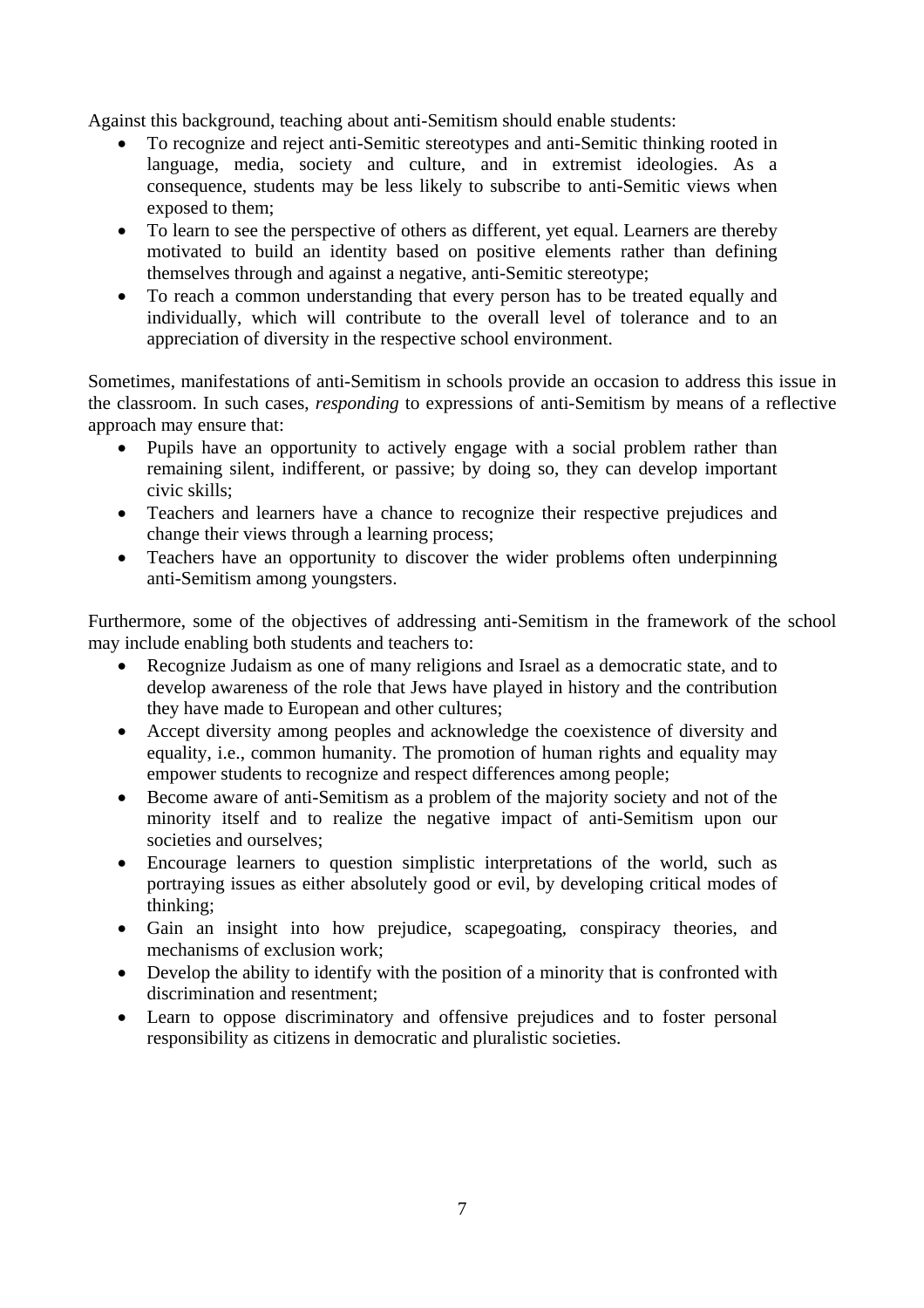## <span id="page-7-0"></span> **3.2. Methodological Principles and Strategies**

There are several challenges to achieving these goals. First, teachers and other educators are often committed to condemning anti-Semitic views, the use of anti-Semitic stereotypes, and any other expressions of intolerance and discrimination. At the same time, they want to take pupils who hold or express these views seriously. In other words, teachers strive to counter these views while reaching out to the student. Another conceivable challenge is caused by the desire to promote human rights, such as freedom of religion and freedom of speech, while opposing the abuse of this freedom for racist and anti-Semitic purposes. Moreover, teachers might want to provide their students with a comprehensive picture of the history of anti-Semitism, anti-Jewish stereotypes, and the need to reject this deeply rooted hatred. At the same time, they may want to ensure that this teaching is not dogmatic, but rather interactive, interesting, and engaging. In this respect, it is important for students to become aware of the big picture (the long history of anti-Semitism, the complexity of the issue, and the variety of manifestations of anti-Semitism) without being overwhelmed.

The following suggestions are designed for educators who want to include the topic of anti-Semitism in their teaching, develop awareness in the classroom, and respond to anti-Semitic comments and/or outbursts in the community.

#### **- Establish a constructive environment**

Teachers and students should create an inclusive atmosphere, in which everybody feels safe to discuss sensitive issues openly. Ground rules that allow for an honest discussion in a respectful way should be developed. Teachers should be aware of hierarchies in the classroom and try to integrate all learners into this process. Students should be given the benefit of the doubt. The creation of such an environment may support teachers in their attempt to discover why a student subscribes to anti-Semitic views and stereotypes, as fears, frustrations, and negative personal experiences tend to make individuals more susceptible to easy solutions offered by these ideologies.

#### **- Be patient**

Teachers should allow time for a process to develop and proceed step by step. One way of doing this is to introduce less complex topics first or to find a starting point that relates and appeals to the students. It may also be advisable to keep the topic in view, i.e., to refer back to it in the context of another teaching unit, if there is a connection. Patience is also required in finding the right approach for different age groups and providing the right level of information.

#### **- Be clear and consistent in your reactions**

Teachers should be prepared to respond to manifestations of anti-Semitism in the classroom, as silence conveys the impression that prejudiced behaviour is condoned or not worthy of attention. While different ways and strategies of reacting to such expressions may seem appropriate in different situations and contexts, it should always be clear to the students that there is a policy of zero tolerance with respect to anti-Semitism. Transparency and clarity towards pupils and their families is critical in this respect.

#### **- Avoid preaching**

Preaching is an ineffective methodology for changing prejudiced attitudes; in fact, it often produces the opposite effect. Educators should therefore provide opportunities for students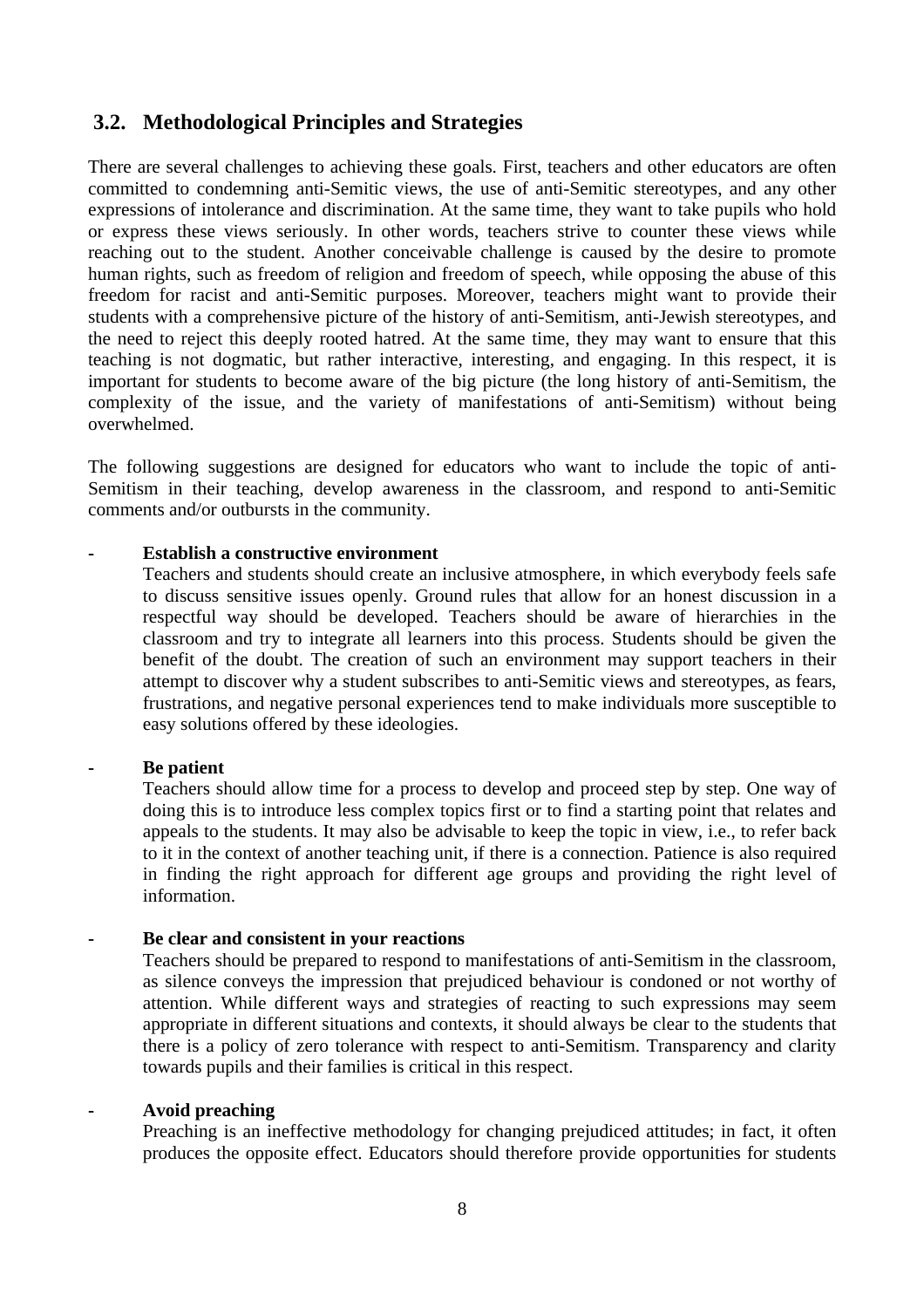to resolve conflicts, discuss problems, work in diverse teams, and think critically. In the end, interactive and engaging teaching strategies may ensure that this difficult topic is not avoided by students, but rather becomes an issue in which some of them may even develop a deeper and long-lasting interest.

#### **- Remember that individuals make a difference**

Every person has a choice and is therefore responsible for their own actions. Examples from history and contemporary society can be useful when illustrating this principle. Students should have the opportunity to realize and learn that they are responsible for their actions, while also recognizing the impact of those choices. This includes making them aware of the positive effect on the community that civic engagement and socially responsible behaviour can have.

#### **- Be realistic**

Even if teachers should always try to prevent and respond to anti-Semitism, there are, of course, limitations. It is important to establish goals and to realistically assess the possibilities and limitations of educational efforts. Naturally, a single teacher with limited resources and time constraints will not be able to fully solve the problem of anti-Semitism.

#### **- Encourage self-reflection**

Teachers and students alike should reflect on the images of Jews that come to their mind and think about whether they have been influenced by prejudices. If there are Jewish students present in the class, it is important to be sensitive to their perspectives. As in all cases of prejudice, the learning process can evolve around realizing that individual experiences or characteristics should not be generalized and projected onto an entire group.

#### **- Use life experiences**

Teachers can provide opportunities for students to share life experiences. The classroom can be a place where diversity is appreciated and students' experiences are not marginalized, trivialized, or invalidated. Many learners will find it easier to start talking about anti-Semitism if they have an opportunity to focus on their own experiences, such as with discrimination and multiple identities. At the same time, they should learn to abstract from their own experience and to differentiate rather than generalize.

#### **- Develop critical thinking**

In order to combat prejudice, it is important to become aware of different perspectives. For example, the reading of a source that is written from the point of view of a Jewish person who experienced anti-Semitism may create a greater understanding and empathy for what it feels like to be discriminated against or offended by manifestations of anti-Semitism. Taking different perspectives also comes into play when studying pictures and images. Learners should be shown that some pictures of Jews were purposefully taken by anti-Semites. For example, it may be important to ask students to analyse the motive of the person behind the camera.

#### **- Try to avoid victimization**

Jews should not be perceived as victims. Rather, they are individuals who have their own lives and personalities and whose identity is made up of many different components.

#### **- Focus on the diversity of what it means to be Jewish**

Anti-Semitism works through stereotyping, generalizations, and false attribution. In order to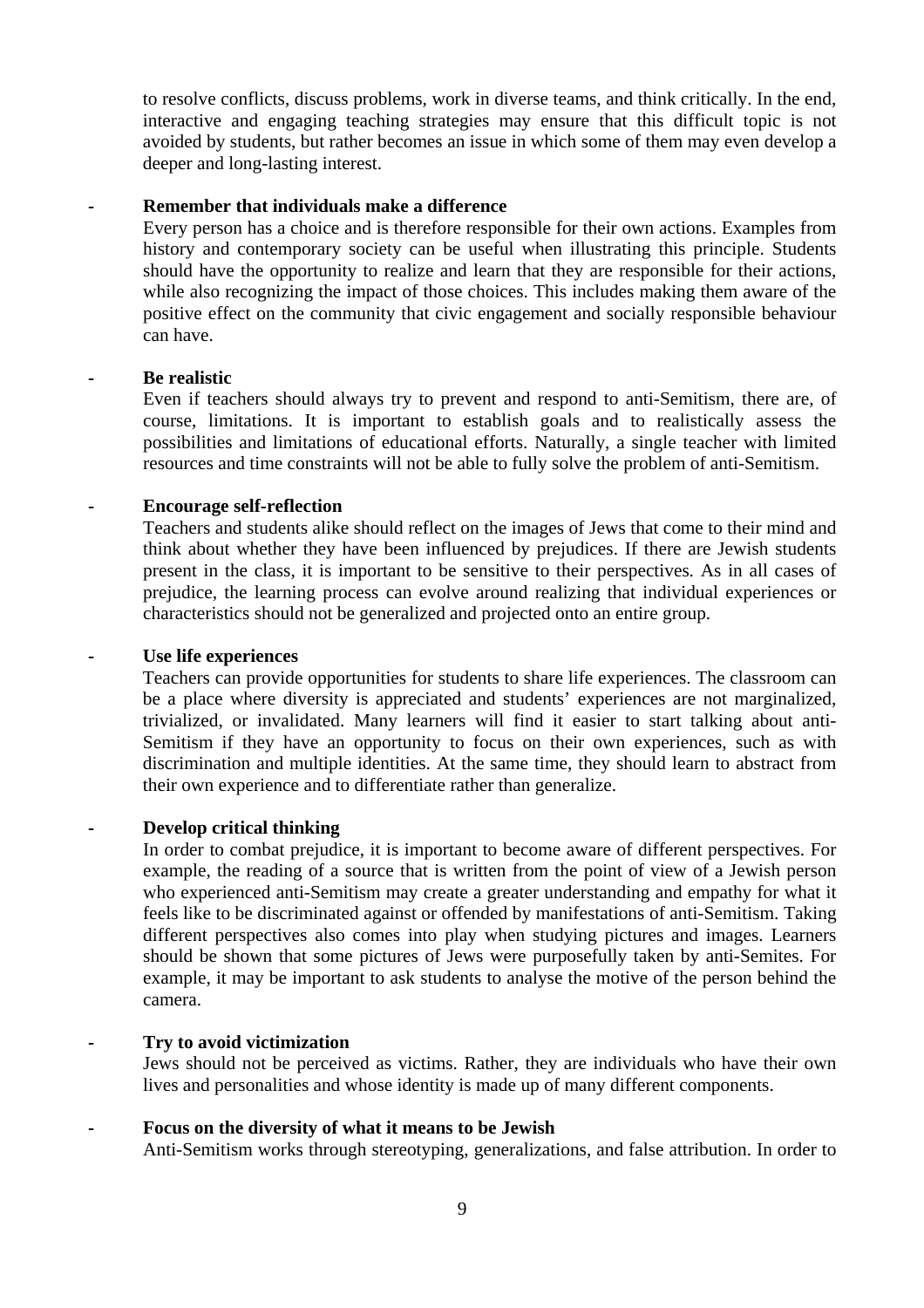counterbalance these distortions, it can be useful to introduce learners to many diverse examples of what it means to be Jewish. Different approaches to this identity can be found in both history and contemporary society, also among youngsters.

#### **- Connect the school with the wider community**

It may be worthwhile to involve parents, other family members, and the wider community in the learning process, as they provide the context (both positive and negative) in which students are motivated to learn. Ideally, a wider network in support of tolerance may emerge from these efforts.<sup>[5](#page-9-0)</sup>

#### - **Call in help when necessary**

 $\overline{a}$ 

The school administration, parents, the police, and the wider community should be consulted in cases of violence or ongoing harassment.

<span id="page-9-0"></span><sup>5</sup> "Developing Local Democracy Against Right Wing Extremism: Examples of good practice in East Germany", Information Leaflet No. 23, UNITED for Intercultural Action website,

<sup>&</sup>lt;http://www.unitedagainstracism.org/pages/info23.htm>.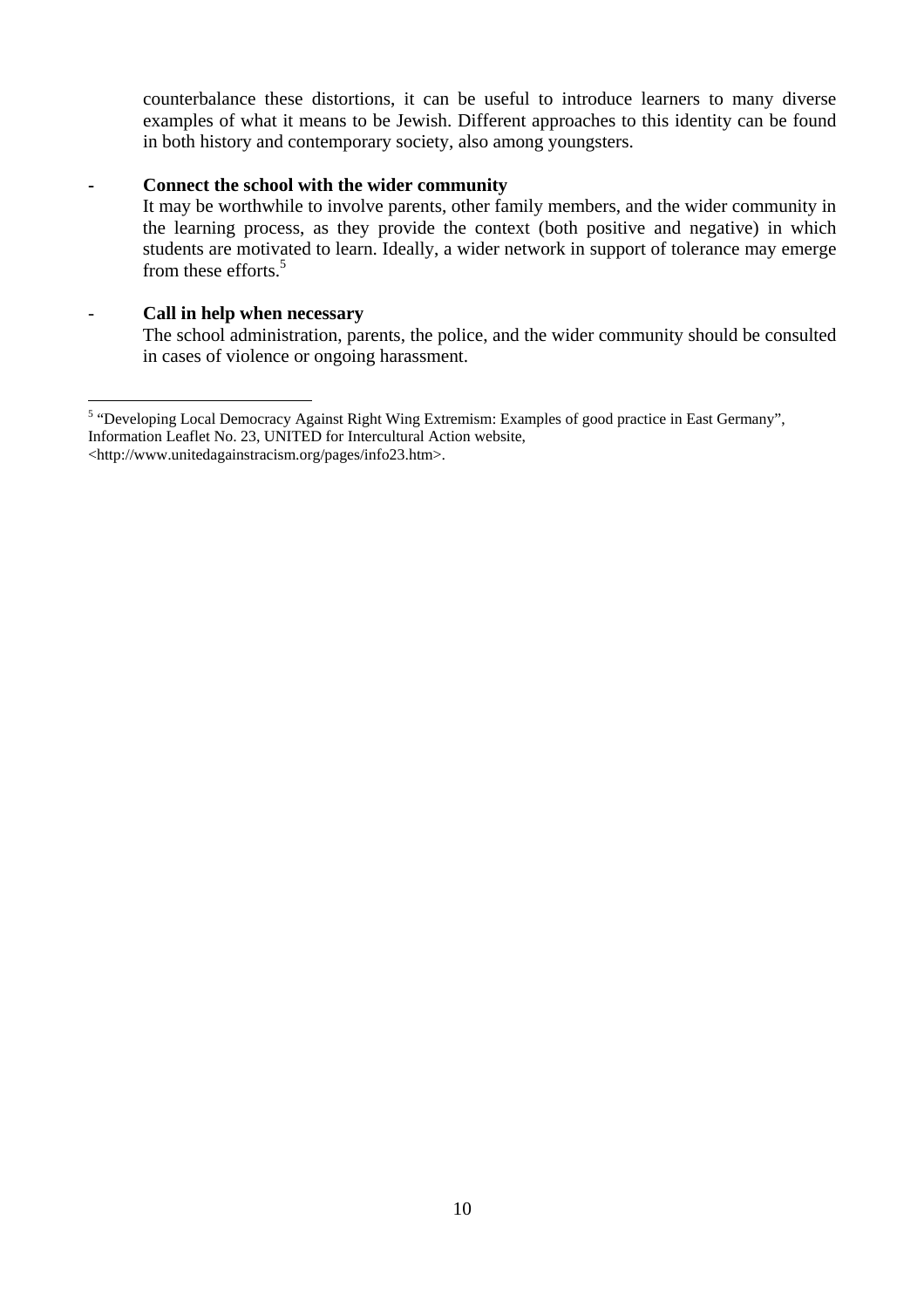## <span id="page-10-0"></span> **3.3. Good Practices**

Although there are a number of good practices for projects on the Holocaust in schools, $6$  exercises and projects aimed at raising awareness about anti-Semitism, especially about contemporary anti-Semitism, are rare.<sup>[7](#page-10-2)</sup>

Teachers considering offering exercises, projects, and workshops that engage students with the problem of contemporary anti-Semitism should focus not only on racist anti-Semitism, but also on the subtle and often unconscious forms of anti-Semitism that have been passed on from one generation to another. The following examples may be of use in this respect:

- Swastikas and anti-Semitic slogans are written on many walls. There are initiatives where groups of pupils remove anti-Semitic graffiti in their neighbourhood;
- Many streets are still named after known anti-Semites. This may be a starting point for a history project that provides learners with the opportunity for a critical dialogue about local history. Students could discuss with local authorities why this name has been kept. In addition, the class could do research on Jewish residents or other individuals who have made a positive contribution to local life and thus suggest who the street could be named after instead;
- Students can be encouraged to use the Internet which has become a major source of anti-Semitic propaganda – for the purpose of doing some research on organizations and institutions that combat anti-Semitism and promote tolerance. Alternatively, students may find it interesting to explore the work of famous music groups and/or actors that are committed to combating prejudice and intolerance;
- Advanced learners may engage with anti-Semitism in an intellectual way by considering different psychological, sociological, and philosophical theories that seek to explain anti-Semitism or by researching historiographical controversies about the topic;
- Memorials for victims of anti-Semitism can be established, for example a plaque in memory of deported Jewish children from the respective school or victims of local anti-Semitism before and after the Holocaust;
- Student debates and workshops can be organized with a view to strengthening arguments against anti-Semitism;
- Visits to Jewish cemeteries may connect students to the Jewish heritage of their region. Many of these cemeteries have been desecrated or abandoned. Helping to restore them can be a worthwhile and rewarding experience;
- Exchange projects with Jewish and/or Israeli students could, *inter alia*, be aimed at breaking down stereotypes;
- Contact and meetings with the local Jewish community could be a way of learning more about Jewish culture and traditions and the activities of the community.

Educators may also wish to consult resources and tools provided by both national and international networks, teacher associations, specialized institutions, and international organizations (see Annex 2 for a sample list. The ODIHR's Tolerance and Non-Discrimination Information System is a collection point for good practices (http://tandis.odihr.pl).

 $\overline{a}$ 

<span id="page-10-1"></span><sup>6</sup> See, for example, "Preparing Holocaust Memorial Days", *op. cit.*, note 3; "For Teachers & Scholars: Guidelines for Teaching", *op. cit.*, note 5. 7

<span id="page-10-2"></span> $\frac{7}{7}$  See the ODIHR's teaching materials on anti-Semitism, *op. cit.*, note 4.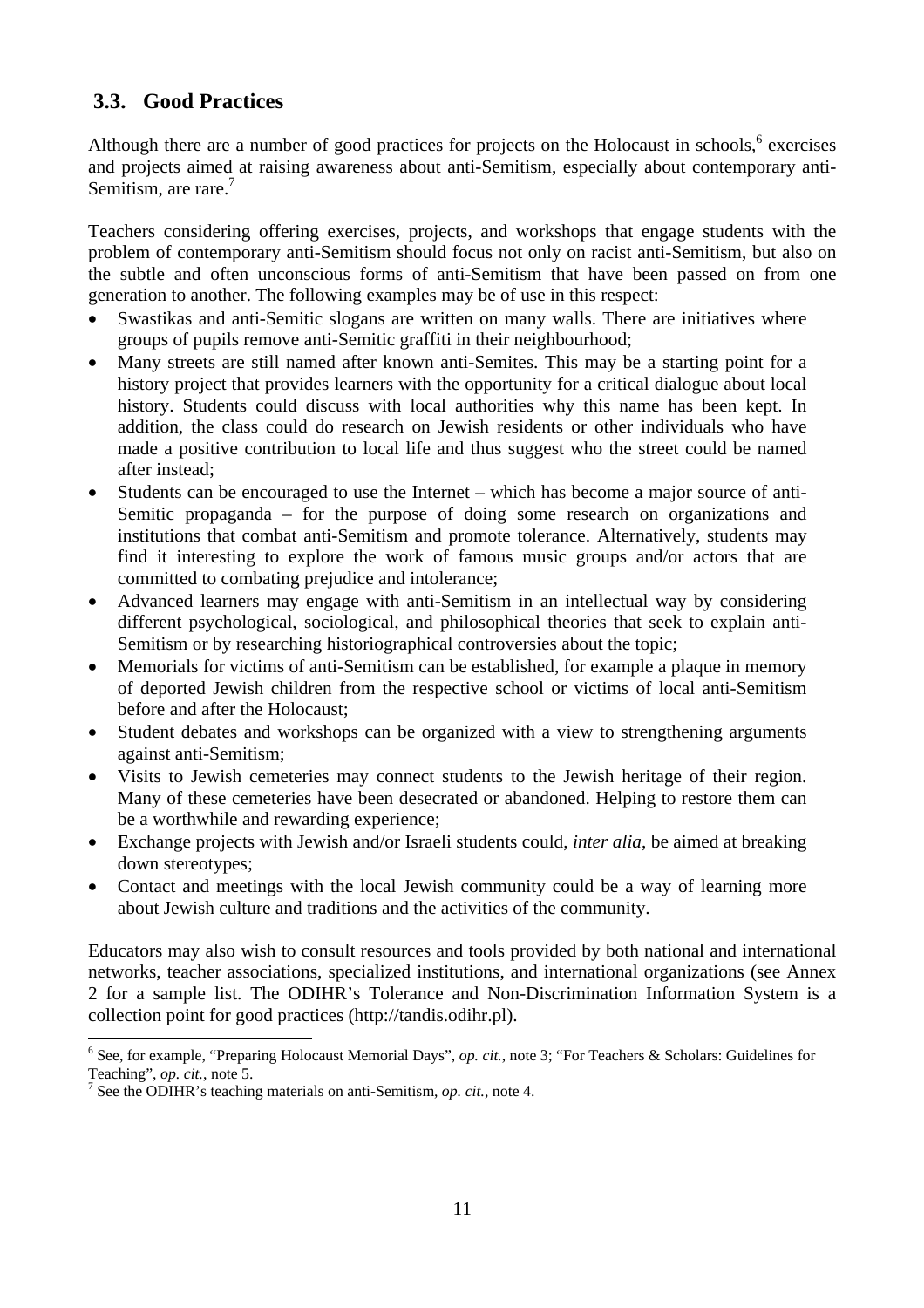## <span id="page-11-0"></span> **3.4. Identity and Context**

Teachers addressing anti-Semitism in school should consider the connection that exists between anti-Semitism and forms of collective identity in general, as well as the way in which specific forms and manifestations of anti-Semitism are shaped by different backgrounds.

#### **Identity and anti-Semitism**

In many states, the composition of classrooms is often multiethnic, multicultural, and multifaith. In light of this situation, students do not always share the same history, national narratives, or values. Rather, different collective identities interact with one another. In other countries, classrooms may be less diverse, with multiculturalism being an abstract notion. In both multicultural and less diverse settings, forms of collective identity offer a certain sense of security and stability to individuals, especially in times of crisis and change.

It is important for students to be aware of their own personal culture. This means that learners should realize that they, just like many others, have a certain cultural identity. The idea is to help them understand that their culture is not monolithic, but dynamic and, most importantly, one out of many. This includes realizing that one's perspective is usually shaped and informed by one's culture and acknowledging that other perspectives exist. The aim is not to deconstruct all traditions and forms of collective identity, but to strive for the right balance between the individual and the collective and to prevent exclusion. Teachers might help learners realize that using a source of collective identity to compensate for a lack of confidence or a lack of individual self-awareness is not desirable, because it can have negative effects. Instead, pupils should be enabled to express their individualism and autonomy when creatively engaging with the culture(s) around them.

The relationship between forms of collective identity, such as religions or nations, and anti-Semitism can be explained in a functional way. Anti-Semitism arguably fulfils a function in social group processes. It has been, and is still, used as a tool to unite a group, defining its boundaries. In other words, anti-Semitism provides for the inclusion of "us" through the exclusion of "the Jews". Apart from that, anti-Semitism has been instrumental in giving meaning to identity. Rather than drawing on positive attributes, some identities are primarily characterized by their definition as "anti" something or someone.

In addition, there is also a historical dimension to the relationship between anti-Semitism and collective identities. Modern anti-Semitism, for instance, emerged in the context of nation-building and the consolidation of the nation state as the principal political entity and cultural frame of reference in the 19<sup>th</sup> century. At the time, anti-Semitism was part and parcel of the discourse about what and who constituted the respective nation. It also continued to be instrumental whenever a scapegoat had to be blamed for the nation's problems. As an example, German Jews were blamed for the country's defeat in World War I.

#### **Different backgrounds and contexts**

Different challenges should be addressed in different contexts:

• In some places, anti-Semitism may mainly appear as anti-Zionism, i.e., as opposition to the existence of a Jewish state, with the conflict in the Middle East being the central theme. In this context, teachers should try to show their students how to transcend the conflict rather than reproducing it in the classroom. Apart from introducing the students to the key factors that determine the conflict in the Middle East, discussions can evolve around how constructive criticism can be distinguished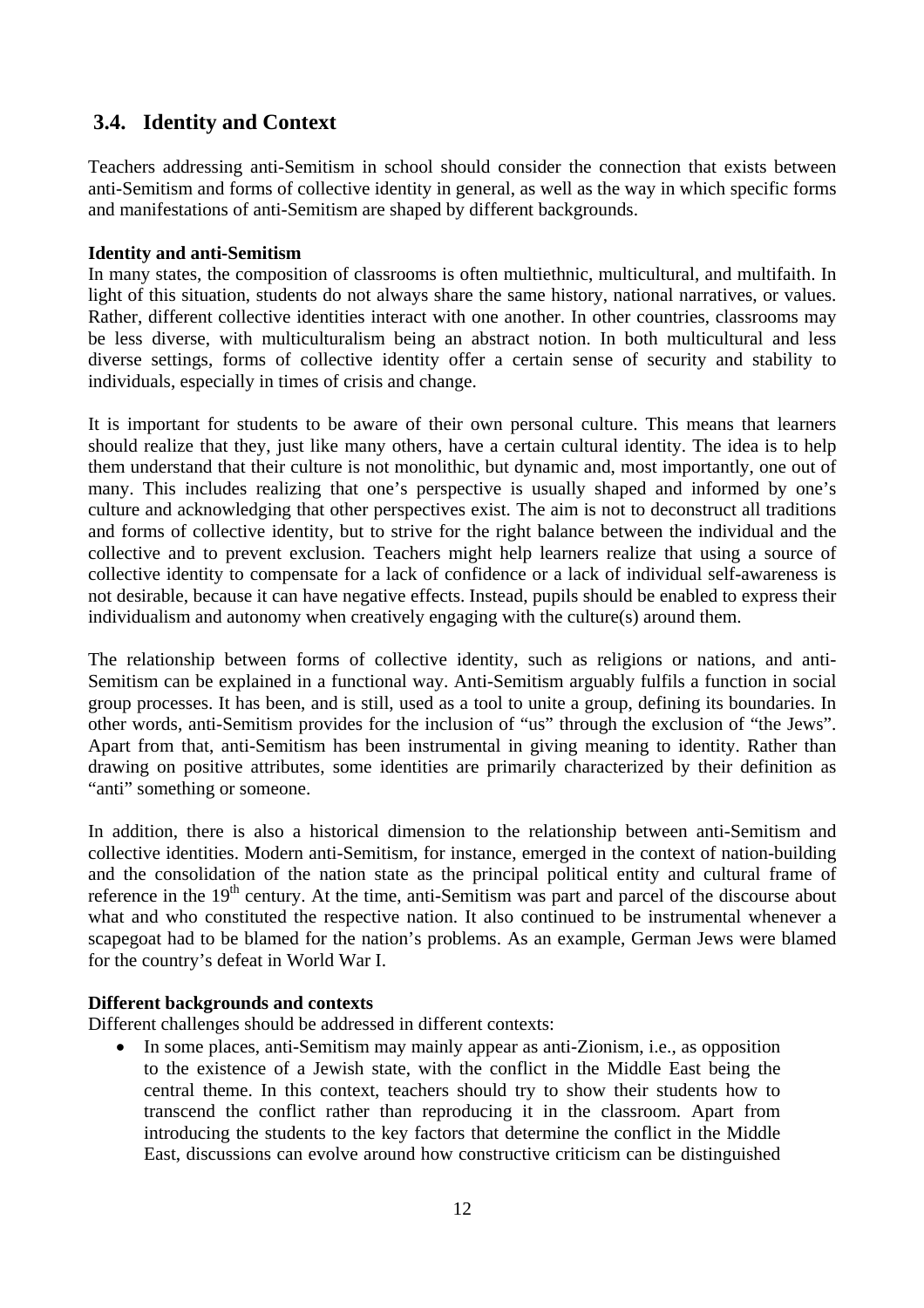from anti-Semitism;

- In other places, secondary forms of anti-Semitism are, for historical reasons, more prominent. Jews are resented for their role in the debates about the Holocaust and about restitution. These views often merge with anti-Zionist resentment, such as, when the Middle East conflict is portrayed as a development that de-legitimizes efforts to commemorate the Holocaust. Teachers could provide students with opportunities to constructively voice their feelings with respect to the Holocaust and the conflict in the Middle East rather than channel them into an anti-Semitic resentment. Overall, they should be discussed as separate issues;
- The continued and often largely unchallenged persistence of nationalist ideologies also influences anti-Semitism in some places. In such cases, anti-Semitic views are passed on from generation to generation and accompany a belief in exclusionary and uncritical national narratives and myths that need to be reviewed. As a first step towards dismantling these narratives and myths, teachers may want to explore the example of another country that has critically confronted its history or introduce the students to anti-Semitism as a global problem. This may reduce the potential reluctance of students to critically engage with this topic from the point of view of their respective national context;
- Teachers should relate to the multicultural background of their students. Human rights declarations or the national constitution could provide a starting point and establish common ground. One way of relating to different backgrounds and to minorities is to explore a variety of examples from different contexts. With a view to contrasting existing stereotypes or patterns of conflict, it may be worthwhile to explore historical examples of the peaceful coexistence and mutual inspiration of Christians, Muslims, and Jews. A classic example is the case of cities like Cordoba and Toledo in  $10<sup>th</sup>$ -century Spain, where Jews, Christians, and Muslims lived side by side, exchanging ideas and translating many books, including the Bible and the Koran into Arabic, Latin, and Hebrew. Interfaith activities are a good contemporary example of the positive interaction between different religious groups in many countries.

Educational efforts to combat anti-Semitism should be sensitive to different cultural perspectives and tailored as much as possible to country- and learner-specific factors such as the individual history, the cultural background, and prevalent types of anti-Semitism in a given country. At the same time, the effort to consider and relate to the students' backgrounds should always be balanced against the need to teach students how to transcend and contrast their own perspectives with those of others in a constructive way.

The following questions may be of help when preparing a lesson on anti-Semitism:

- Who are the students? What are their religious, social, cultural, and political backgrounds?
- Have they had prior experiences with human rights, tolerance, and/or Holocaust education?
- If there are manifestations of anti-Semitism in this particular classroom, what are they connected to? Could it be that the students are exposed to anti-Semitism in the media, in their families, in other social circles, or in youth groups?
- What kinds of discrimination and prejudice exist within the group?
- What are their experiences with intolerance?
- Have the students had the opportunity for any personal contact with Jews?

Teachers who are aware of these factors may find it easier to respond to the specific challenges encountered in different settings.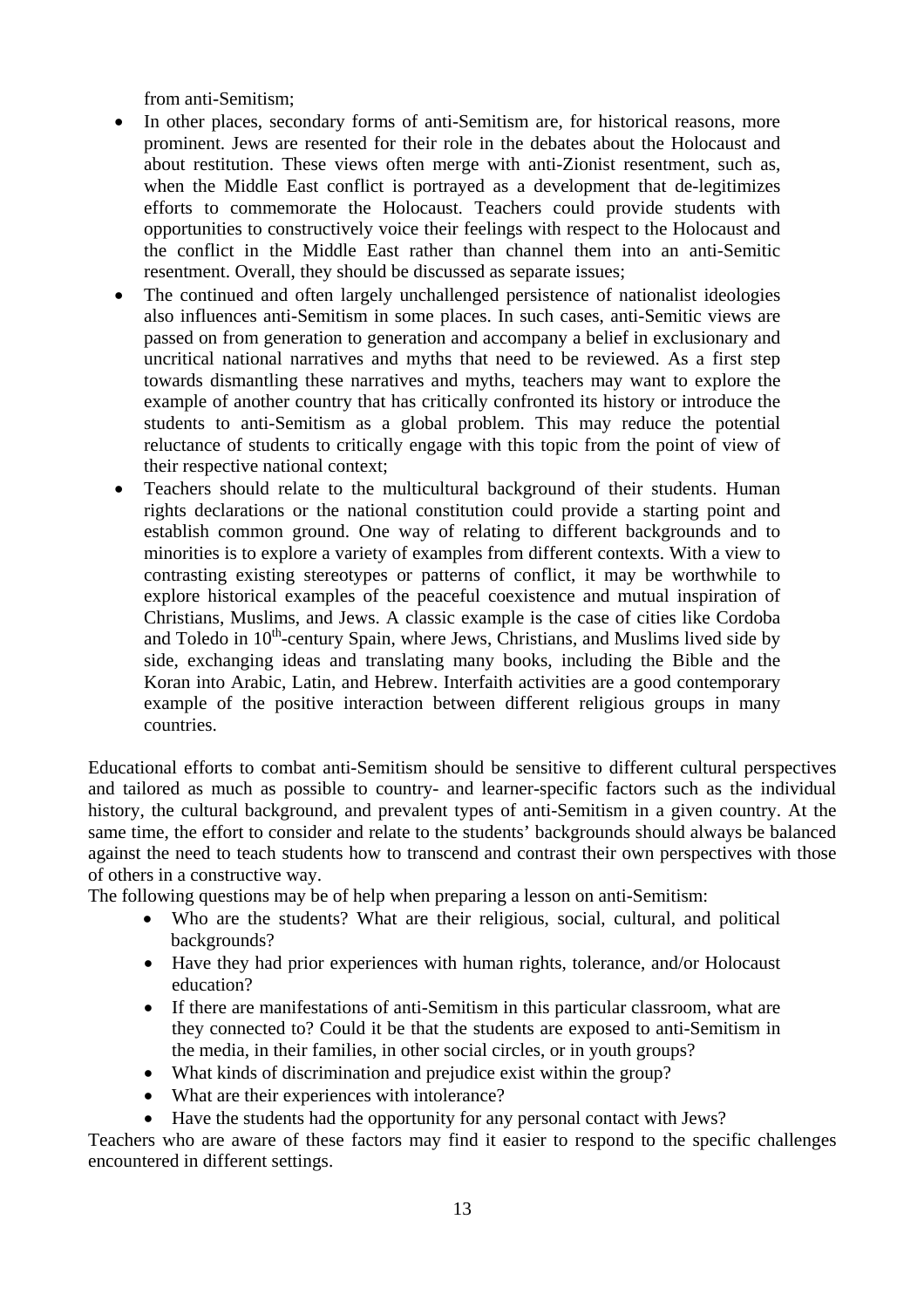## <span id="page-13-0"></span> **4. Types of Anti-Semitism: Suggestions for Educators**

Responses to anti-Semitism tend to be particularly effective if teachers are familiar with the history of the Jewish people and anti-Semitism. In this respect, it may be helpful to bear in mind that anti-Semitic expressions and stereotypes are often used unconsciously or expressed in a subtle and indirect manner. The following may serve as an introduction to the most important contemporary manifestations of anti-Semitism, as well as to ways of responding to this prejudice. Background information is usually combined with practical examples and strategies for responding to the use of a given stereotype. This background information is, however, not designed as a lesson plan or teaching material.

## **4.1. Anti-Semitic Stereotypes**

Most anti-Semitic stereotypes portray and often dehumanize Jewish people as dangerous, inferior, or evil "others" and are associated with discrimination, exclusion, and persecution. Even positive stereotypes shift the focus away from individuals and their characteristics. It is easier and perhaps also more convenient to assume that all members of a group have some common characteristics than to recognize that a group is made up of individuals with unique characteristics. If there are similarities, they are a product of history and thus contingent rather than inherited, natural, or determined. Some people use stereotypes with good intentions without anti-Semitic motives, seeking instead to romantically revive images of, for example, the "Fiddler on the Roof" and the "East European Jew". In this context, it is important to understand that the history of anti-Semitic propaganda, which is aimed at creating and reinforcing stereotypes, may make any such references offensive to some Jews. For some people, seemingly harmless images symbolize an entire arsenal and hundreds of years of generalizing and often humiliating imagery.

In order to become autonomous individuals who successfully and constructively engage with their ever more complex surroundings, it may be useful for youngsters to learn to identify and reject stereotypes levelled against any group. Some teachers prefer to encourage learners to seek explanations for why people are different rather than to jump to simple conclusions. If youngsters are enabled to see and acknowledge the diversity that surrounds them, they might feel confident enough to respect what sets them apart from others, which is also a desirable educational outcome.

#### **Educational Responses**

If a specific anti-Semitic stereotype comes up in classroom discussions, it is necessary to address and discuss patterns of stereotyping first before discussing the specific stereotype and its historical origins. In this regard, it is useful if teachers become aware of their own images of Jews and confront how they use stereotypes. In general, explaining stereotypes and exploring their usage is more helpful than engaging in arguments. A clear distinction has to be made between facts and opinions. There are two types of stereotypes: one is based on pure fantasy, such as the idea of a Jewish world conspiracy or the control of world media or the world's financial systems; the other over-generalizes and distorts fragments of reality. Showing the distortion of those stereotypes can be a successful way of dismantling those perceptions. For example, if Jews are perceived as prominent in a certain profession, that fact should not automatically denote Jewish control of that field. Nor does it mean that Jews are by nature qualified or not qualified for certain professions. There is no difference between Jewish and non-Jewish professionals in any given field.

#### **Contrast stereotypes with other approaches to identity**

Teachers may wish to begin by asking their students to reflect on their own diverse identities.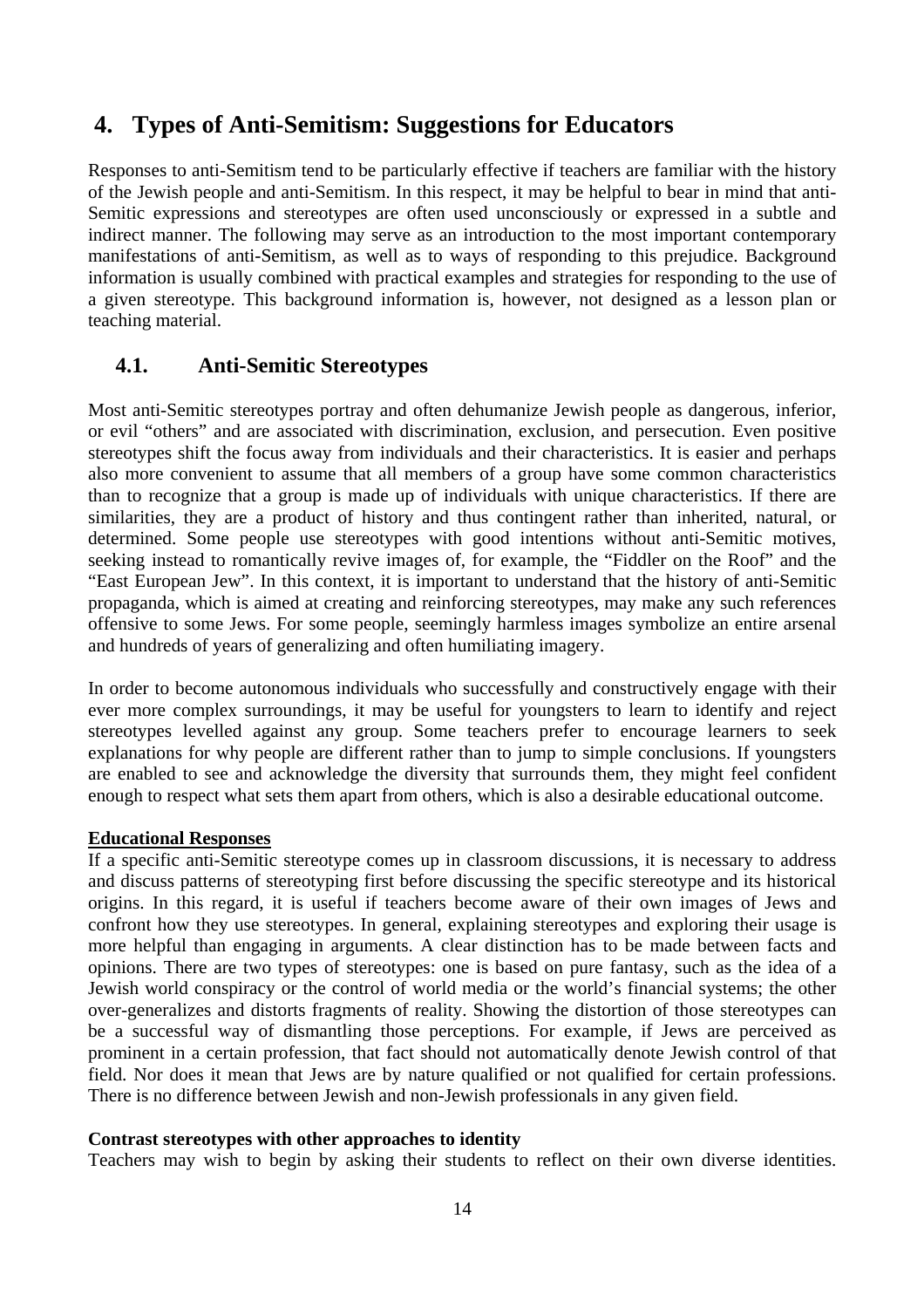Asking students to question who they are and what forms their identity may encourage them to consider the importance of gender, religion, culture, language, sexual orientation, and origins, but also that of hobbies, interests, ideals, and little idiosyncrasies. Thus, students can learn that humans have different and multiple layers of identity and discover that no one wants to be reduced to one single dimension. While socialization certainly affects our identities, individuals can also actively engage with and define who they are. The fact that identities are being formed by both selfdefinition and attribution should be an important element of this discussion. Understanding the concept and phenomenon of "identity" also helps students to comprehend the mechanism of acceptance and exclusion – of dividing people into "them" and "us".

#### **Present the diversity of Jewish people**

Jewish life should be presented as a wide spectrum of cultural, religious, and political traditions. Jews are a multicultural, multiethnic, and multilingual group of people with a range of lifestyles and opinions, just like Protestants, Catholics, Muslims, or people with other religious backgrounds. They live in many different countries and have many different physical characteristics. Learners should realize that Jews are individuals like others and need to be regarded as such. There is no mysterious connection between Jews other than that they belong to the same religion, share cultural traditions and certain historical experiences, and that they are targeted as a group by anti-Semites. In the classroom, examples of the everyday life of Jewish youngsters can be given: playing football in a European neighbourhood, having a party with friends, or Israelis enjoying the beach in Tel Aviv. Teaching about Jewish culture and history could include lessons on Jewish writers, artists, and scientists whose lives do not fall into the patterns of existing stereotypes and whose biographies exemplify the complex interaction between self-definition and an attributed identity. It is also helpful to search for individuals with a Jewish background who played a role in the respective national history or present and discuss their biographies or statements about anti-Semitism. The very mechanism of generalizing and stereotyping can be challenged through studying different individuals.

#### **Address unconscious anti-Semitism**

It is important to help students recognize when they are unintentionally using anti-Semitic language or anti-Semitic perceptions of Jews. Such recognition may help to solve the problem and encourage further awareness. Educators should choose the adequate time and context to address the issue either in a personal discussion or with the whole class. If there are Jewish students in the class, teachers should be sensitive to any issues that may arise in the context of the discussions.

#### **Do not address non-existent stereotypes**

Educators should exercise caution when addressing stereotypes that have not been raised by the students. It is important to note the power of images and the danger of introducing new stereotypes that may remain in the minds of students. In light of this situation, it is even more important to exercise caution when working with anti-Semitic images and pictures. If one does work with them, it is best to choose this material carefully and analyse it thoroughly so as to enable the students to recognize and critically assess the anti-Semitic image.

#### **Be careful with the use of images**

Some schoolbooks reproduce anti-Jewish stereotypes. Such examples, when found, can be discussed and critically assessed with the students. Images should generally be critically assessed and used carefully when teaching about the Holocaust and about anti-Semitism. It is always helpful to place pictures in a certain context and to remember that they do not in themselves represent reality, but are usually taken and created with a certain motivation. As can be shown in class, different people often see different things in the same image.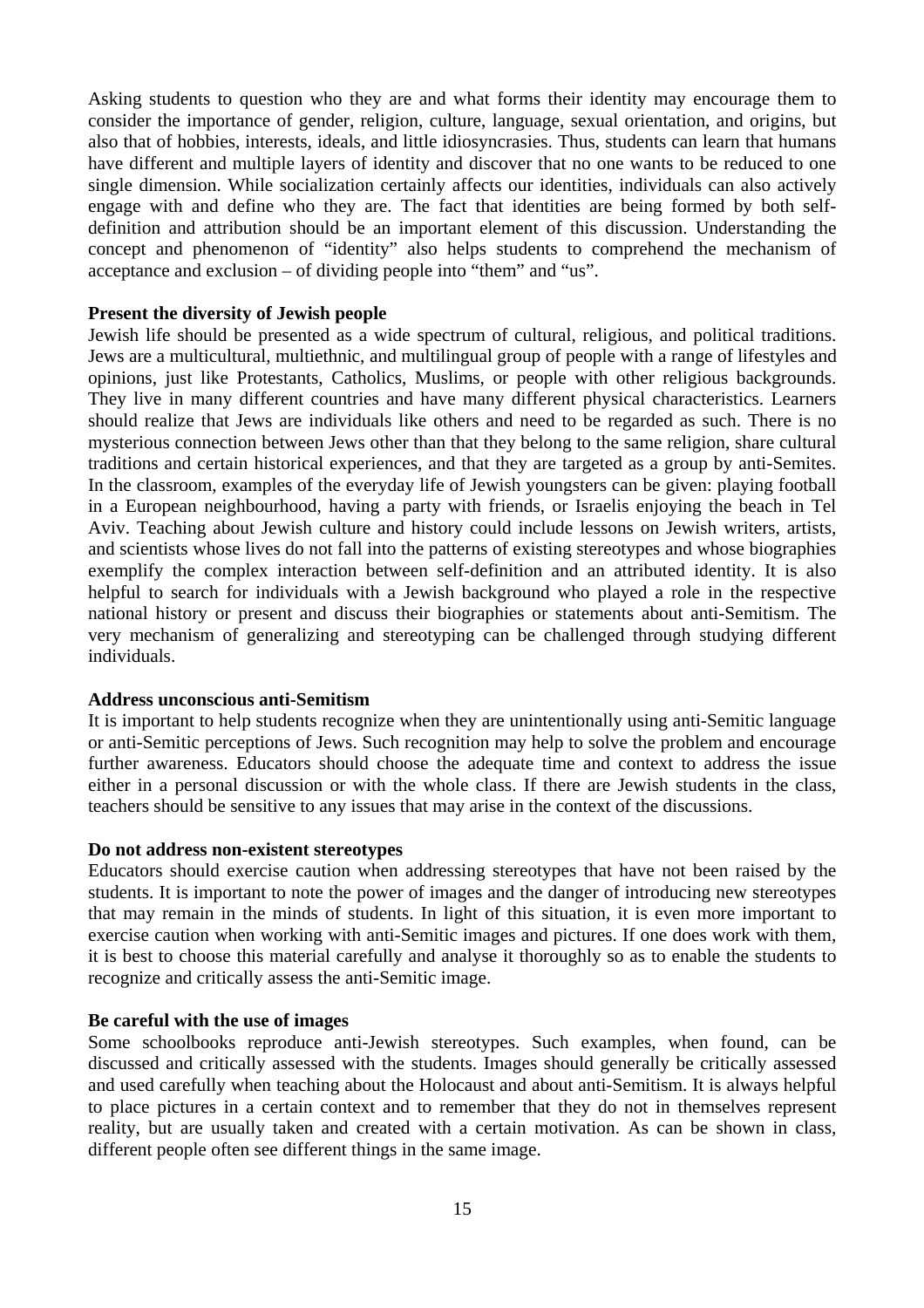## <span id="page-15-0"></span> **4.2. Conspiracy Theories**

Conspiracy theories satisfy the need for a simple explanation of complex realities, requiring the denial of many facts in order to sustain their internal logic and consistency. People adhering to such theories often try to gain respect that they may be unable to gain in other ways. Some conspiracy theories blame "the Jews" for secretly controlling different sectors of society and for steering those towards their particular interests rather than the common good, thus harming society in a corrosive way. Jews are also scapegoated for disasters and blamed for things that go wrong.

Throughout history, conspiracy theories have proven to be flexible. In Europe, Jews were scapegoated already in the Middle Ages, most notably for causing the Black Death. In the Middle East, by contrast, such theories only appeared in the  $19<sup>th</sup>$  century and were introduced in the context of imperialism. The so-called "Protocols of the Elders of Zion", a lengthy publication, spreads false allegations about a fictitious meeting of Jewish leaders deciding on how to gain world power. The document became prominent in the context of anti-Semitic pogroms in Russia at the end of the 19<sup>th</sup> and early  $20<sup>th</sup>$  centuries. The "Protocols" have since proliferated on a global scale and have been translated into numerous languages. The ongoing proliferation of such theories is also facilitated by the Internet.

Conspiracy theories are a central characteristic of anti-Semitism and one of the main reasons why anti-Semitism differs from other forms of discrimination. Unlike other minorities, Jews are perceived as powerful and influential, and it is their very integration into different majority societies that stands at the core of conspiracy theories. Traditionally, conspiracy theories have been an important part of right-wing ideologies and have been absorbed by new generations. Such thinking can also be found among the radical Left. They are also inherent in the ideologies of some types of religious fundamentalism. Sometimes, anti-Semitic conspiracy theories are used in mainstream politics to assign blame for current difficulties, thus providing convenient scapegoats or even a common enemy to rally against.

One reason to respond to conspiracy theories is that they harm not only those who are held responsible for the conspiracy, but they also have a negative impact on those who believe in them: conspiracy theories feed off a sense of alienation and tend to emphasize the individual's powerlessness. By providing simplistic answers, conspiracy theories discourage people from grappling with complex issues. At the root of many conspiracy theories lie fears of the unknown and powerful, the inability to understand larger events, and a sense that things are beyond one's control. Conspiracy theories can be interpreted as a psychological strategy to regain control over a frightening reality that defies understanding, and they are also a way of giving voice to the frustration of feeling overwhelmed. All these frustrations, fears, and needs should be taken seriously. Teachers should aim to offer alternative strategies for navigating through our complex reality.

#### **Educational Responses**

Anti-Semitic conspiracy theories claim to offer an all-encompassing explanation, and they place blame. In addition, such theories often contain some of the following elements:

- Jews are portrayed as a threat to society;
- Jews are accused of deploying hidden and nasty methods;
- Jews are defined as a foreign body ("The Other") striving for influence and trying to cause harm;
- Jews' loyalty to their own state and people of other religions is questioned.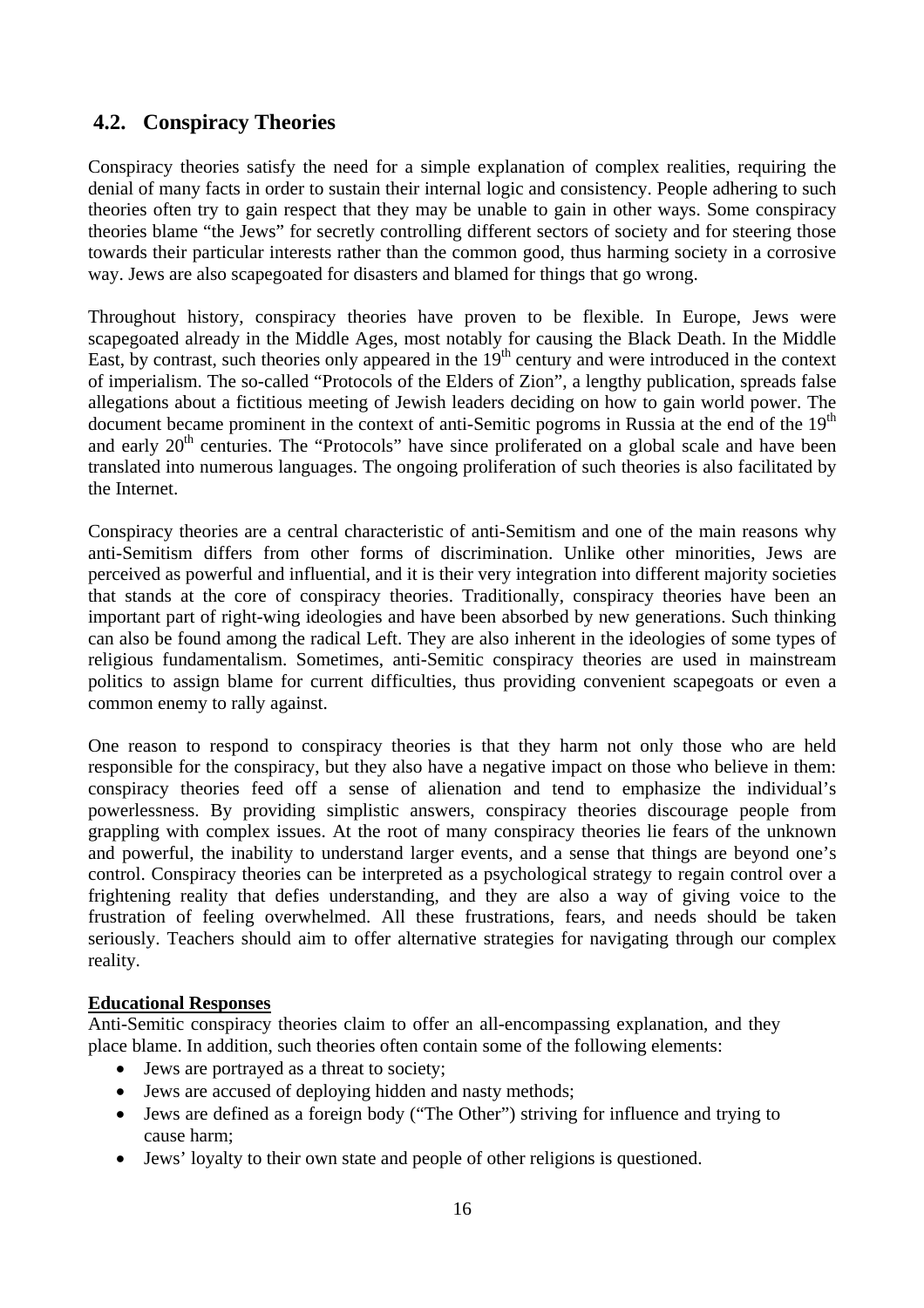<span id="page-16-0"></span>Raising awareness and proactively sensitizing learners to the peculiar logic of conspiracy theories is always desirable, as it also sensitizes learners to refrain from believing simplistic good-versus-evil images of the world. The aim should be to bolster the learners' self-confidence and their personal capacity to deal with frustration and feelings of helplessness, i.e., to make them aware of their autonomy by challenging the belief in external control.

#### **Find out why and name it**

If students voice conspiracy theories, teachers should react appropriately. It is helpful to know the background (and source) of the specific conspiracy theory and to ask why the student raised it. Some educators prefer not to engage in a sparring match with pupils, as it is characteristic of conspiracy theories that they are difficult to disprove. The more outrageous the theory, the more it is portrayed as pointing to a secret conspiracy. The discussion should rather be directed towards unveiling the theory, finding out and understanding why conspiracy theories are so attractive and which other strategies could be useful to make sense of the world. If it is a fascination with mystery that has attracted the students to conspiracy theories, teachers should try to find alternative and less harmful ways of satisfying this need.

#### **Impart media literacy**

Anti-Semitic propaganda videos, information available through the Internet, caricatures, images, and media play an important role in the spread of conspiracy theories. Thus, pupils should gain media literacy to be able to critically analyse, select, and compare information and to be able to identify and reject extremist claims and conspiracy theories. Students can establish criteria about which information can be trusted on the basis of verifiable reasoning. This does not mean that the use of certain media should be forbidden. Rather, learners should be encouraged to use sources of information such as the Internet for constructive purposes and with a critical approach, also in teaching about anti-Semitism.

#### **Try to impart a rational approach and encourage participation**

Whenever a student voices a conspiracy theory with respect to, for example, contemporary politics, teachers should work together and ensure that difficult questions are being addressed in the context of civic education or political science classes. Students should have the opportunity to critically analyse global developments and to understand how these relate to their day-to-day reality. Teachers should work with the fears underlying conspiracy-theory explanations and seek to strengthen a reality-based orientation in the world that facilitates informed participation in society. In this regard, educators may consider asking for specific training.

## **4.3. Anti-Semitism and Anti-Zionism**

The working definition of anti-Semitism in Annex 1 is useful when identifying anti-Zionism and when trying to distinguish it from criticism of Israel.

There are several manifestations of anti-Zionism, with the connecting element being an approach to the State of Israel that is informed by anti-Semitic prejudice or by an anti-Jewish disposition. Criticism of Israeli policies should neither be defined as anti-Zionist nor as anti-Semitic if this criticism is similar in tone and motivation to that levelled against any other government or state.

Anti-Zionism can manifest itself as opposition to the existence of the State of Israel as a Jewish state. In this view, Jewish people are denied the right to form a state. As the same view usually does not question the right of self-determination of other nations, an anti-Semitic motivation seems to be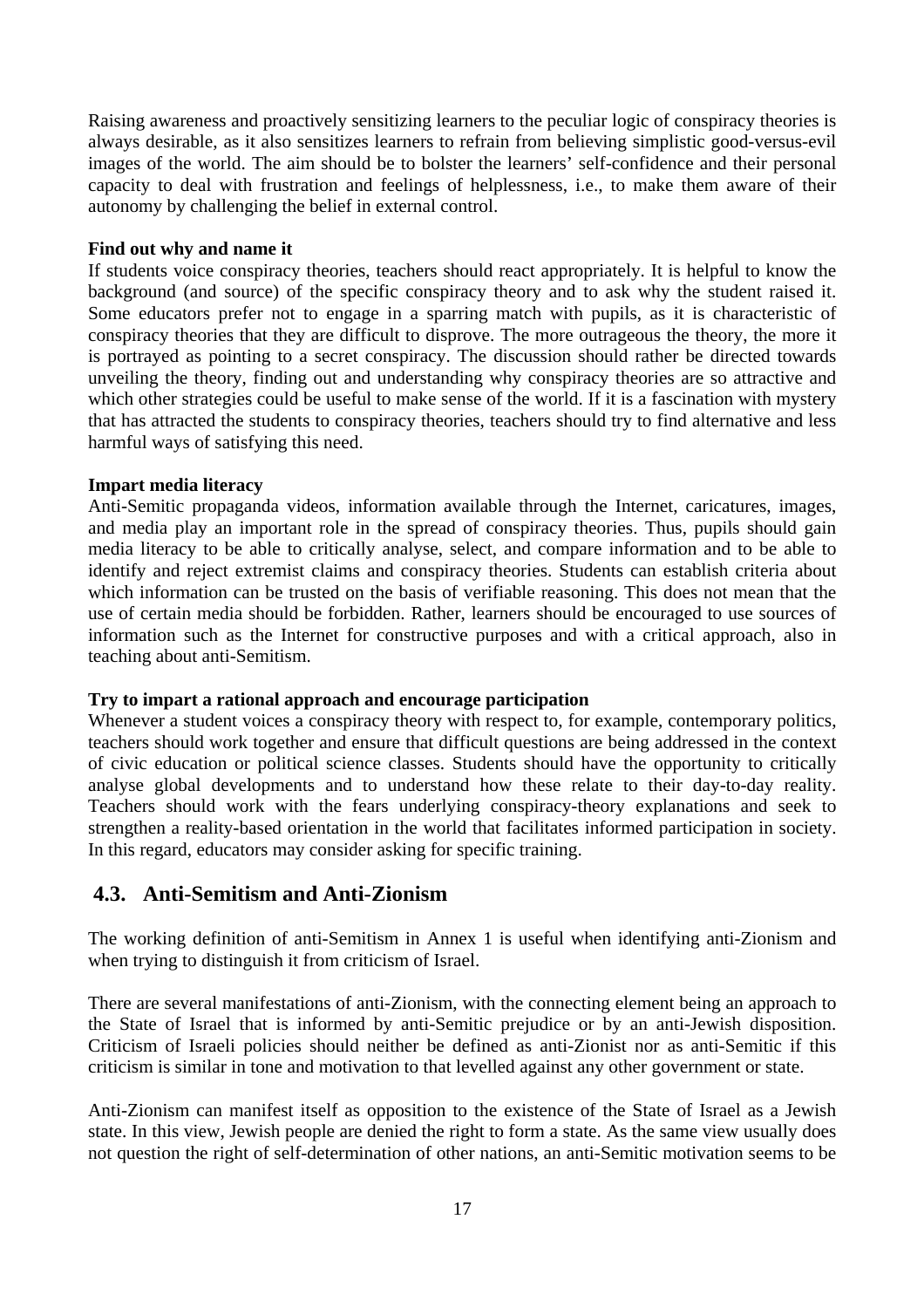at play. *"Indeed, one can be, in theory at least, anti Zionist without being antisemitic, but only if one says that all national movements are evil, and all national states should be abolished", argues* Professor Yehuda Bauer, one of the world's leading scholars on the Holocaust and on anti-Semitism. *"But if one says that the Fijians have a right to independence, and so do the Malays or the Bolivians, but the Jews have no such right, then one is anti Jewish, and as one singles out the Jews for nationalistic reasons, one is antisemitic, with an attendant strong suspicion of being*  racist.<sup>"[8](#page-17-0)</sup> In other words, since the aims and concepts of Zionism do not differ from the goals of other national movements that also invoke the right of self-determination, it is difficult to explain why Zionist nationalism is singled out for such criticism and why it is Zionism and not nationalism in general that is criticized.

Other forms of anti-Zionism do not focus on the existence of Israel but on the alleged motives behind its establishment. Drawing on an opinion held in the communist world during the Cold War, Zionism is defined as a form of powerful imperialism and colonialism. At the same time, Zionism itself was not motivated by a desire to economically exploit a foreign country. Rather, Zionism was a response to the fact that European anti-Semitism was perceived as, and proved to be, a threat and Palestine was considered a safer place, i.e., as a home for Jews.

In Israel, like in other countries, minorities are often disaffected and faced with intolerance and discrimination. Israel has been criticized for discriminating against its non-Jewish citizens. Such criticism crosses a line when Israel is portrayed as a racist state resembling the Third Reich and/or the Apartheid regime of South Africa. Such theories overlook fundamental historical differences. While the regimes mentioned had institutionalized racism and were founded on an ideology of racist supremacy, Israel, albeit explicitly linked to an understanding of Jewish nationhood, is a democratic state where people from many different backgrounds and countries have found their home and where issues of intolerance and discrimination can be openly debated and have been rigorously called into question.

#### **Educational Responses**

One of the goals of responding to anti-Zionism may be to enable learners to differentiate. Students should be able to deconstruct the idea that all Jews belong to Israel, even if Israel defines itself as a "Jewish state". A person's belonging is always defined by the individual concerned. On a second level, there is a need to differentiate between current Israeli government policies, contemporary Israeli society, the origins of the Zionist movement, and the historical circumstances that led to the foundation of Israel.

#### **Work on empathy**

 $\overline{a}$ 

Many Jews feel threatened by anti-Semitism. Even if members of the majority society do not perceive contemporary anti-Semitism as a problem that calls the possibility of Jewish life in Europe into question, this may look different from the point of view of the minority. Attempts should be made to understand that point of view, albeit without victimizing Jews. Understandably, many Jews feel safer in a Jewish state, where they do not constitute a minority under threat. For example, the class may try to analyse a text written by a Holocaust survivor or a victim of a hate crime and discuss whether or not they can see that these people feel more secure in a Jewish state. Moreover, in an attempt to counterbalance the view of Zionism as an imperialist movement, the class may find it interesting to learn the historical, religious, and cultural reasons for why Jews feel so attached to Israel.

<span id="page-17-0"></span><sup>&</sup>lt;sup>8</sup> Yehuda Bauer, "Problems of Contemporary Antisemitism", 2003,

<sup>&</sup>lt;http://humwww.ucsc.edu/JewishStudies/docs/YBauerLecture.pdf>.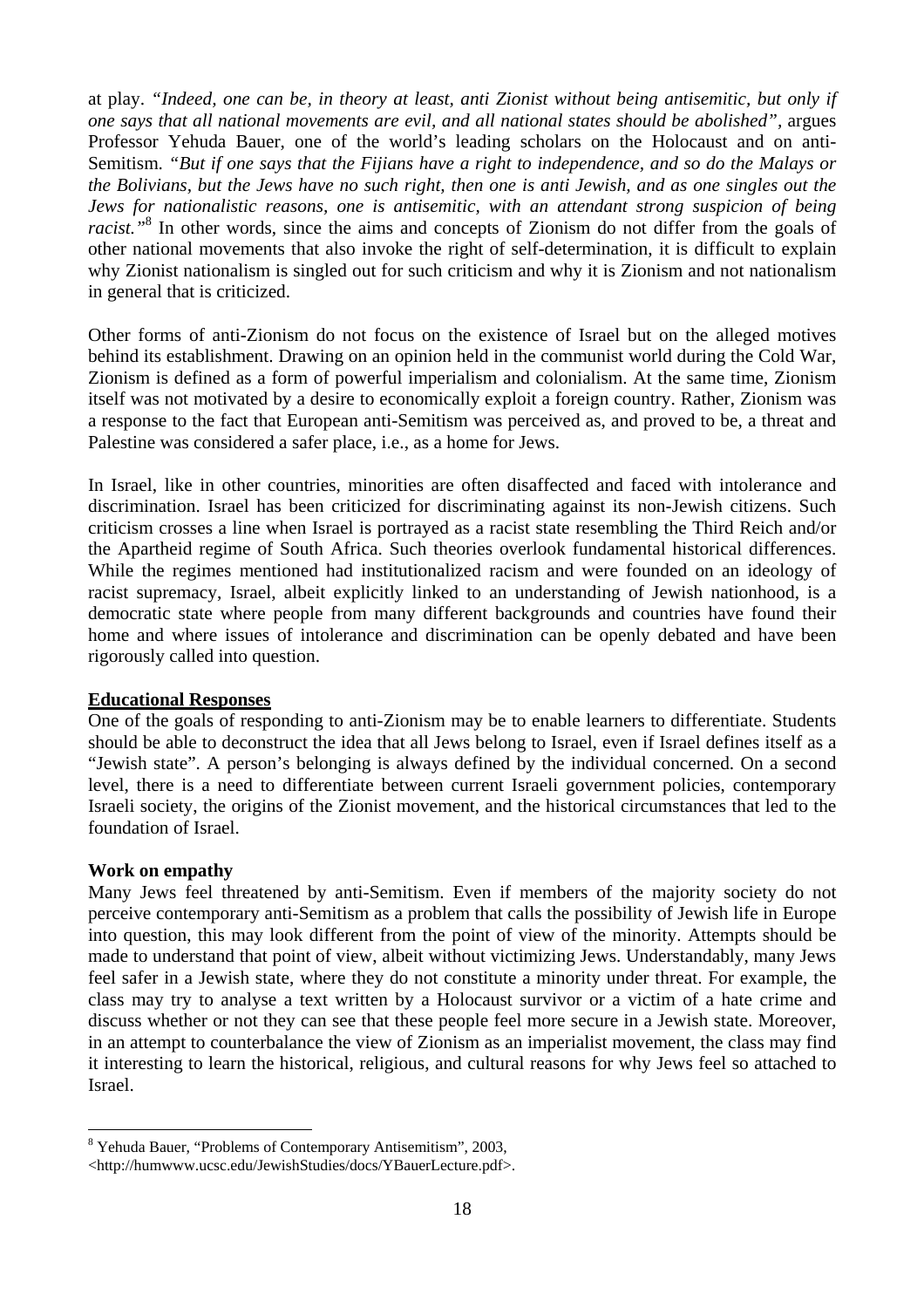#### **Explore history**

Teachers may want to discuss with pupils how and why the Zionist movement developed by placing it in the context of the era of nationalism and modern anti-Semitism. In order to achieve differentiation, students can be shown what a complex issue Zionism was in the  $19<sup>th</sup>$  and  $20<sup>th</sup>$ centuries and continues to be in the  $21<sup>st</sup>$  century. There have been different approaches to Zionism, ranging from socialist Zionism to many forms of religious Zionism. Before World War II, cultural Zionists, for example, sought to reinvigorate Jewish culture within Europe without calling for a Jewish state. Some defined Zionism as a national liberation movement inspired by, for example, the Polish national liberation movement of the  $19<sup>th</sup>$  century. Others drew conclusions from the abortive assimilation experienced by many Jews in Europe in the second half of the  $19<sup>th</sup>$  century and thereafter.

It may be useful to look at different biographies in order to explore the fact that Jews have different ideas about their identity. One such example is the family of Gershom Scholem (1897-1982), a German Jew who immigrated to Palestine and later became a famous scholar. While Gershom (originally Gerhard) became a Zionist, his three brothers chose different paths. His brother Werner was one of the Communist party's representatives in the German Reichstag in the second half of the 1920s and was killed in the Buchenwald concentration camp in 1940; his brother Erich was a member of the liberal party and represented the mainstream organization of assimilated German Jews; the eldest brother, Reinhold, in turn was a German nationalist. Another example is Russia, where Jews responded differently to the pogroms of the  $19<sup>th</sup>$  century. For example, emigration and a life in the Diaspora in the United States seemed to be the solution for some, while others turned to Zionism and/or socialism, either staying in Russia or trying to emigrate to Palestine. At the same time, many Russian Jews identified with communism and thus criticized Zionism like all other supposedly bourgeois national movements. When looking at these examples, students may find it interesting to realize that different Jews have at different points in time defined their identity in a variety of ways and that it is primarily anti-Semitism that denies this diversity by labelling people as "Jewish" regardless of their self-definition.

In addition, Jewish perspectives on the foundation of the State of Israel after the Holocaust can be discussed if the pupils have some knowledge about the Holocaust. Topics can include working on the main movements within Zionism and their influence on Israeli society, exploring the fact that socialism and the wish to build a non-discriminatory society were influential in many Zionist groups, and learning that a very small minority of ultra-Orthodox Jews disagree with Zionism. A focus on all of these factors is likely to shift the emphasis away from false generalizations and comparisons.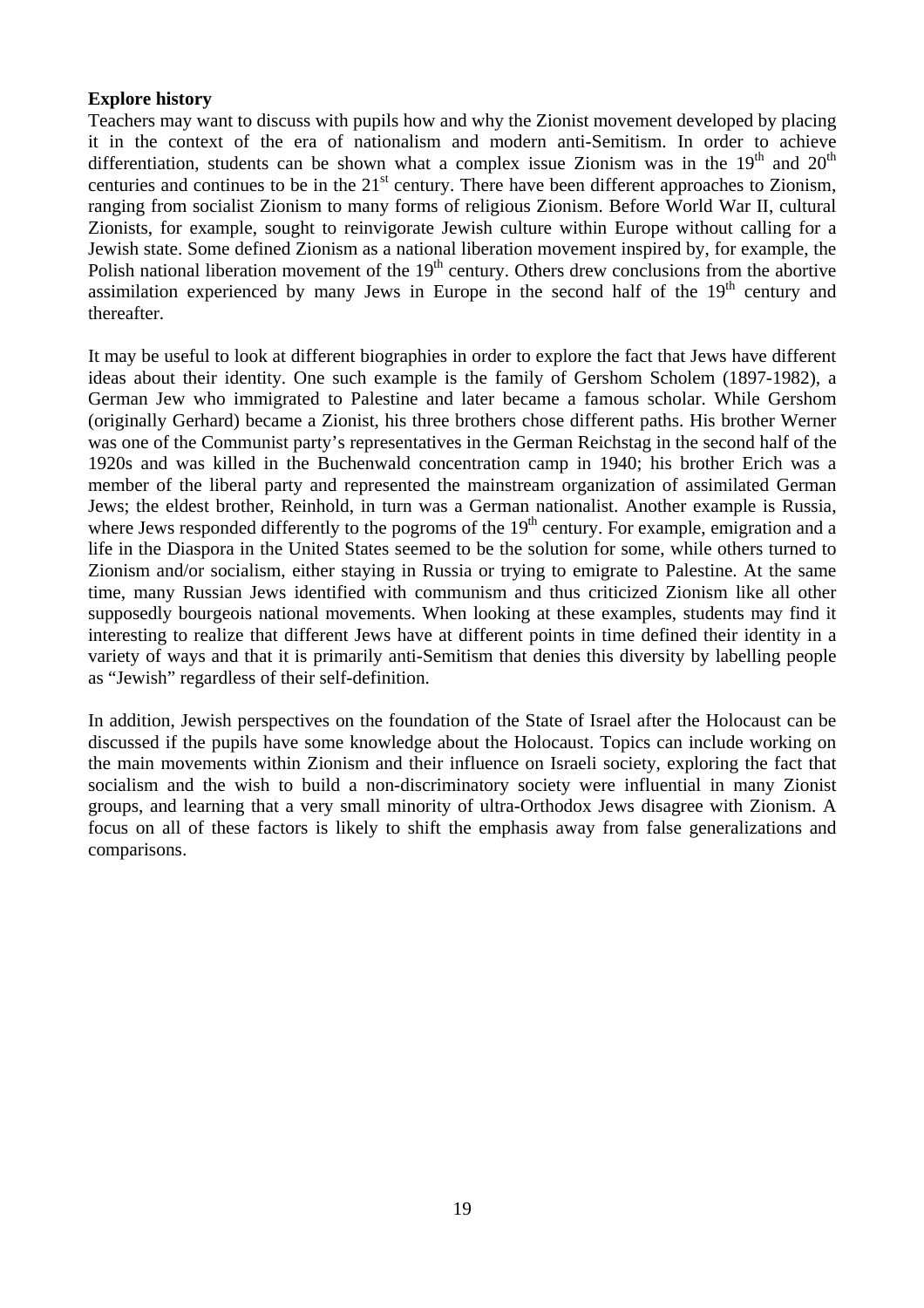## <span id="page-19-0"></span> **4.4. The Middle East Conflict and Anti-Semitism**

Whenever tensions escalate in the Middle East, the number of anti-Semitic incidents in Europe, North America, and other parts of the world increases, thus suggesting that there is a connection between the two. This connection frequently leads to the conclusion that Jews and/or Israel are responsible for anti-Semitism, and it is assumed that, if only there were peace in the Middle East, anti-Semitism would cease to be a problem. As history shows, this is not likely to be the case, since anti-Semitism has always been an issue that Jews have not been able to positively influence, but that continues to be a projection and a problem of the majority society.

A balanced analysis of the conflict in the Middle East may, however, result in acknowledging the Palestinian cause and the impact of Israeli governmental policies on Palestinians. Many youngsters will tend to identify with what they consider the weaker party – in this case the Palestinians. Criticizing the policies of the Israeli government may be viewed as legitimate and should not be labelled anti-Semitic – after all, this criticism is put forward both by Jews and non-Jews both inside and outside of Israel. Although it is legitimate to disagree with these policies, criticism of Israel's action crosses a line whenever the application of double standards occurs.

The conflict is often perceived through the lens of existing anti-Semitic resentment and is linked to traditional anti-Semitic images. On the other hand, what may start as criticism of Israeli policies may encounter and become susceptible to the entire arsenal of anti-Semitic imagery and literature that has been created over the centuries and is now being used against Israel. In the wake of this process, it has been suggested that Israeli policies are an attempt to gain world power in an imperialist manner and at the expense of others, that Israeli soldiers are particularly bloodthirsty, etc. Furthermore, it has been observed that anti-Jewish imagery dating back to the Christian anti-Judaism of the Middle Ages in Europe reappears in media accounts in some parts of the Arab world. These images even suggest that Jews use the blood of Muslim children for ritual religious purposes. The translation and adaptation of such age-old myths to different contexts is what makes anti-Semitism a powerful force.

Another problem is that some encounter Jews primarily in their role as victims of anti-Semitism and the Holocaust. In light of this situation, there is a subconscious assumption that Jews have to be better people with higher moral standards than others. This prevalent reduction of Jews to their role as victims of the Holocaust can apparently not be integrated with the idea of the Jewish state being engaged in war and conflict. If Jews are essentially victims, it is asked, how can they inflict suffering on the Palestinians or on Lebanese civilians? In response to this perceived contradiction, two ways of debating Jewish victimhood can be observed. Some relate the victims of the Holocaust to the conflict, implying that Israeli policies de-legitimize the victim role of, for example, Anne Frank, as if the victimhood of the inmates of Auschwitz and other death camps were a topic of debate. Others resolve this tension by relating the National Socialist perpetrators to Israel. While Israeli politicians have been equated with Hitler and Israeli soldiers with the SS, Israel's treatment of Palestinians has been related to the systematic mass murder of Jews by the National Socialist regime. Such equations and comparisons, in addition to being offensive and historically inaccurate, do not contribute at all to the understanding and solution of the conflict in the Middle East. They may be regarded rather as attempts to use the conflict in the Middle East not only as a justification for anti-Semitism, but also as a way of bringing an end to the ongoing commemoration of the Holocaust, which is sometimes accompanied by uneasy feelings.

Given the prominence of public debates about Israel, its existence and policies, the topic is likely to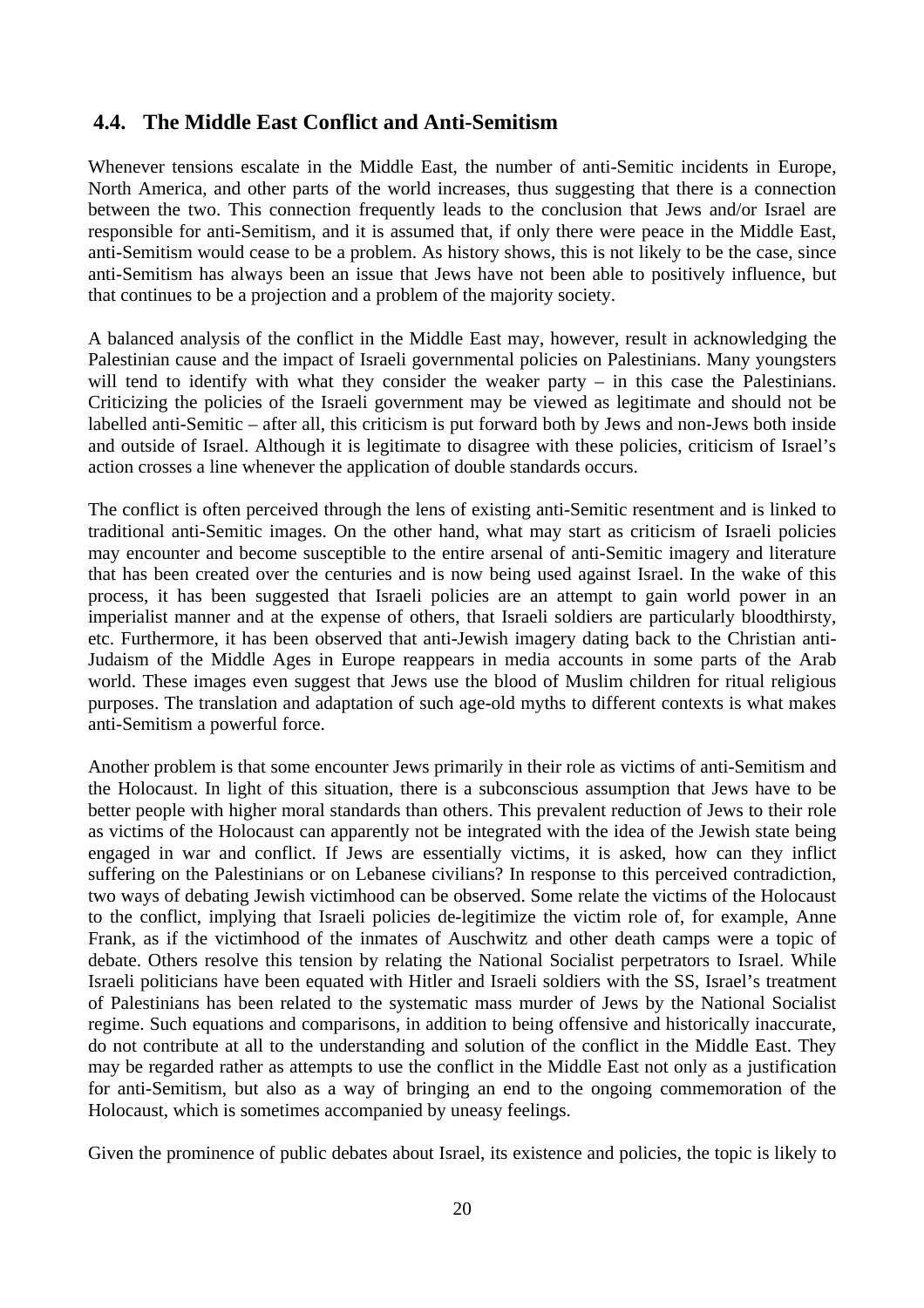sometimes appear in classrooms. Within different manifestations of anti-Semitism, anti-Zionism is probably the least discredited, as there is only a fine and disputed line between anti-Semitic anti-Zionism and criticism of Israel. It has, however, been observed that anti-Zionism has affected Jewish communities and also children in many European countries. Resentment against Israel has thus been projected onto all Jews. What is defined as retaliation for Israeli policies often violently affects Jewish individuals and communal institutions all around the world. Jews, regardless of their self-definition, are still often perceived as belonging to Israel by some people. However, it has to be made very clear that political tensions or the actions being taken by the Israeli government or army never justify anti-Semitism or violent attacks against anyone, regardless of whether they are Jews or not, whether they are Israelis or not, or whether they agree or disagree with the politics of the State of Israel. None of these criteria affects the right of every human being to physical inviolability.

#### **Educational Response**

With respect to this topic, teachers should try to present basic historical facts as objectively as possible while being aware of anti-Semitic images used in this context.

#### **Satisfy the need to talk about the topic**

Given the prominence of the issue, students should be given the opportunity to learn more about this conflict, especially about its history. The transfer of balanced and sound knowledge may correct the views of some and empower youngsters against anti-Semitic explanations. The more students become aware and understand the intricacies and specific characteristics of the conflict, the peculiar historical circumstances and the sensitivities on both sides, the more they will be immune to false comparisons or simplistic conclusions. Rather than reproducing resentments, students should learn about those people who are involved in various initiatives aimed at coexistence, and they should also have the opportunity to learn more about the peace process. At the same time, teachers should make it very clear that there is no basis for comparing the conflict to the Holocaust. The Holocaust was not a conflict between Germans and Jews, but was rather the product of anti-Semitism.

#### **Accept that solutions are hard to find**

Anti-Semitism offers easy solutions to tricky questions. It may be useful to realize and accept that some issues remain insoluble and contradictory. Politicians, peace activists, and a variety of experts have at various stages tried to find a solution to the conflict in the Middle East and only partially or temporarily succeeded in doing so. It is therefore not realistic to assume that a solution can be found within the framework of a classroom. In that sense, educators may want to encourage youngsters to accept contradictions, insoluble problems, and social realities.

#### **Create awareness of, and respond to, anti-Semitic approaches to the conflict**

Teachers should sensitize their students to the prominence of anti-Semitism in discussions and media coverage about the Middle East conflict. Students may appreciate being given an opportunity to discuss this issue in a non-biased way. To that end, it is worth discussing the question of double standards with them.

- In what ways are double standards being applied and what explanations can be given for this?
- Do students think that this is morally justified or useful with respect to understanding the conflict?

Whenever students have basic knowledge about the functioning of conspiracy theories and different anti-Semitic stereotypes, this knowledge can be used to identify anti-Semitic discourse about Israel. The effect will most probably be stronger if students themselves identify something as anti-Semitic and demonstrate the ability to differentiate between justified and unjustified criticism.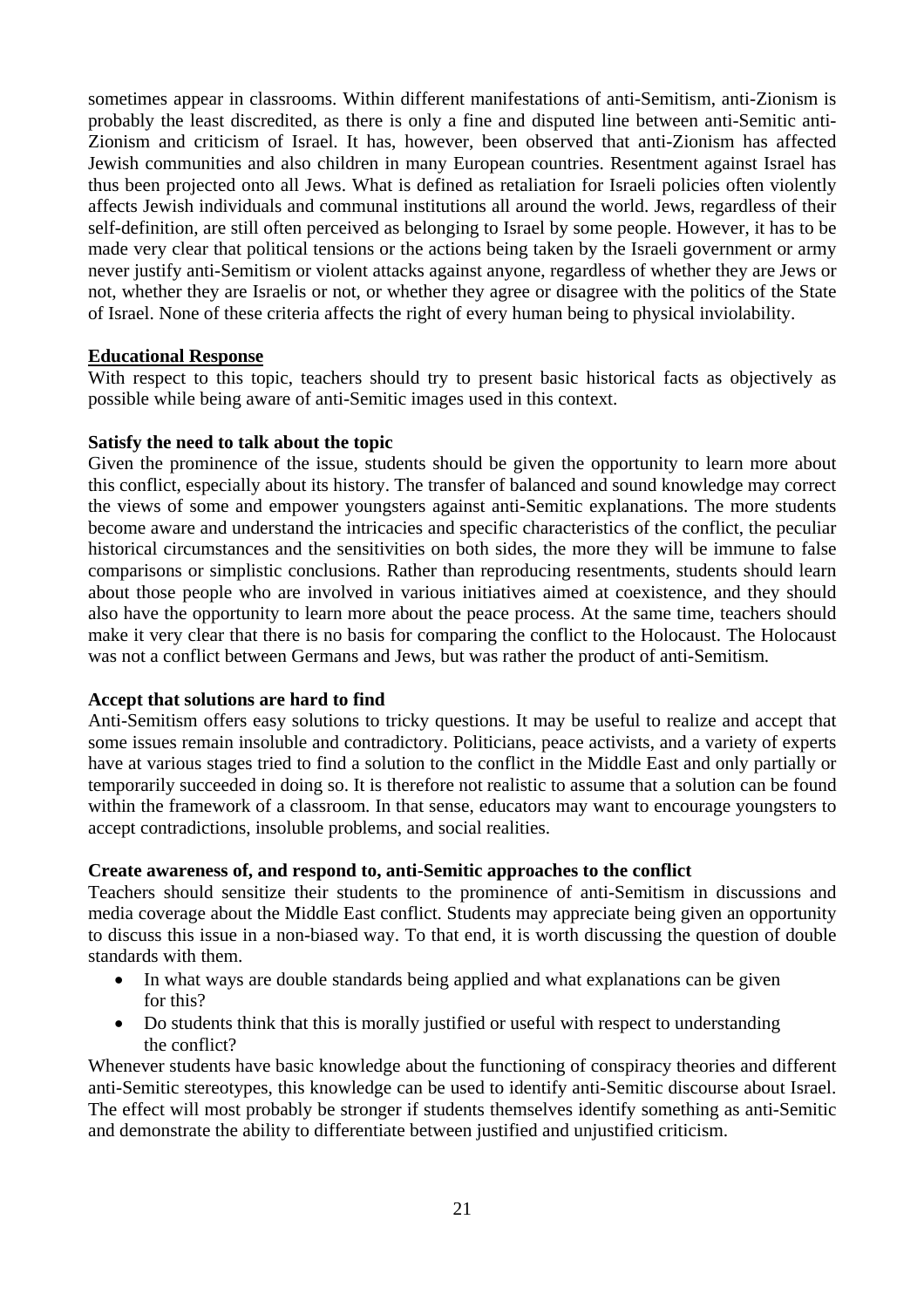#### <span id="page-21-0"></span>**Counterbalance distorted images**

Although media coverage about the conflict is extensive, it does not always provide background information. Some reports create a distorted image of Israel, thus overlooking the fact that Israel is a diverse and democratic society. Whenever possible, teachers should try to counterbalance such images. Students may want to do a research assignment about different political parties and opinions in Israel. Following their research, students should realize that Israeli society is not a monolithic entity and that it may not be justified or helpful to speak in a generalized way of "the Israelis". If pupils discuss Israeli policies in a de-contextualized way, teachers should try to sensitize them to Israeli fears, not least by teaching empathy for the feelings of many Israelis in the context of suicide attacks. It is also important for an understanding of the conflict to acknowledge the fact that many countries of the region take an aggressive tone towards Israel, based on anti-Semitic stereotypes, and that this shapes the overall political discourse, including political elites and leadership. Israelis even face calls for the complete destruction of their state by political leaders of the region. An equally distorted image is the dichotomy between Islam and the West and/or Israel. Students may enjoy broadening their perspective by becoming aware of diversity among countries, including with respect to relations with Israel. This may include realizing that Muslims from countries such as Bosnia and Albania, as well as the Turkish consul in Rhodes, personally protected some Jews in World War II.<sup>9</sup>

Teachers may want to impart to learners that the antagonism between the Israelis and the Palestinians is a historical conflict about land. Culture and religion have become a medium of the conflict, but they are by no means its cause.

## **4.5. Anti-Semitism and the Holocaust**

 $\overline{a}$ 

While in some ways differing from Holocaust denial, attempts to diminish and trivialize the Holocaust can be equally offensive. Relating the Holocaust to other events in history is a complex and complicated endeavour. It *can* give further insight into historical realities, but this is *not* the case if the comparison is based on a distortion of facts. Such distortions of facts may occur when the Holocaust and the images associated with it are used for purposes other than commemoration or gaining further insight. Notorious examples of this tendency are animal-rights or anti-abortion movements that use the term "Holocaust" to gain attention for their respective issue of concern. Relating something perceived to be an injustice to the murder of the European Jews is inappropriate and can contribute to the trivialization of the Holocaust.

Referring to the Holocaust in a trivializing way, such as by making jokes, can be consciously anti-Semitic if it is done to offend and humiliate Jews. The Holocaust has become a theme in traditional and contemporary forms of anti-Semitism. For example, some integrate the Holocaust into anti-Semitic conspiracy theories, suggesting that it is "a Jewish matter" and a way for Jews to gain, so the argument goes, even more money and control. The most controversial notion in this context is the idea of a "Holocaust industry" being run by Jews. Apart from that, new forms of anti-Semitism have tended to focus on, and evolve around, the Holocaust. Images and references associated with the *Shoah* are used in polemics against Israel. Furthermore, the difficult process of coming to terms with an individual's, institution's, or nation's involvement in the Holocaust has in some countries resulted in what has been defined as "secondary anti-Semitism", i.e., a form of anti-Semitism that exists not despite, but because of, the Holocaust. At the core of this anti-Semitism is resentment against Jews as victims of the Holocaust. The EU Fundamental Rights Agency defines secondary

<span id="page-21-1"></span><sup>&</sup>lt;sup>9</sup> See information about an exhibit by photographer Norman Gershman called "BESA: A Code of Honor - Muslim Albanians Who Rescued Jews During the Holocaust", on the website of Yad Vashem,

<sup>&</sup>lt;http://www1.yadvashem.org/about\_yad/what\_new/gershman/temp\_index\_whats\_new\_Gershman.html>.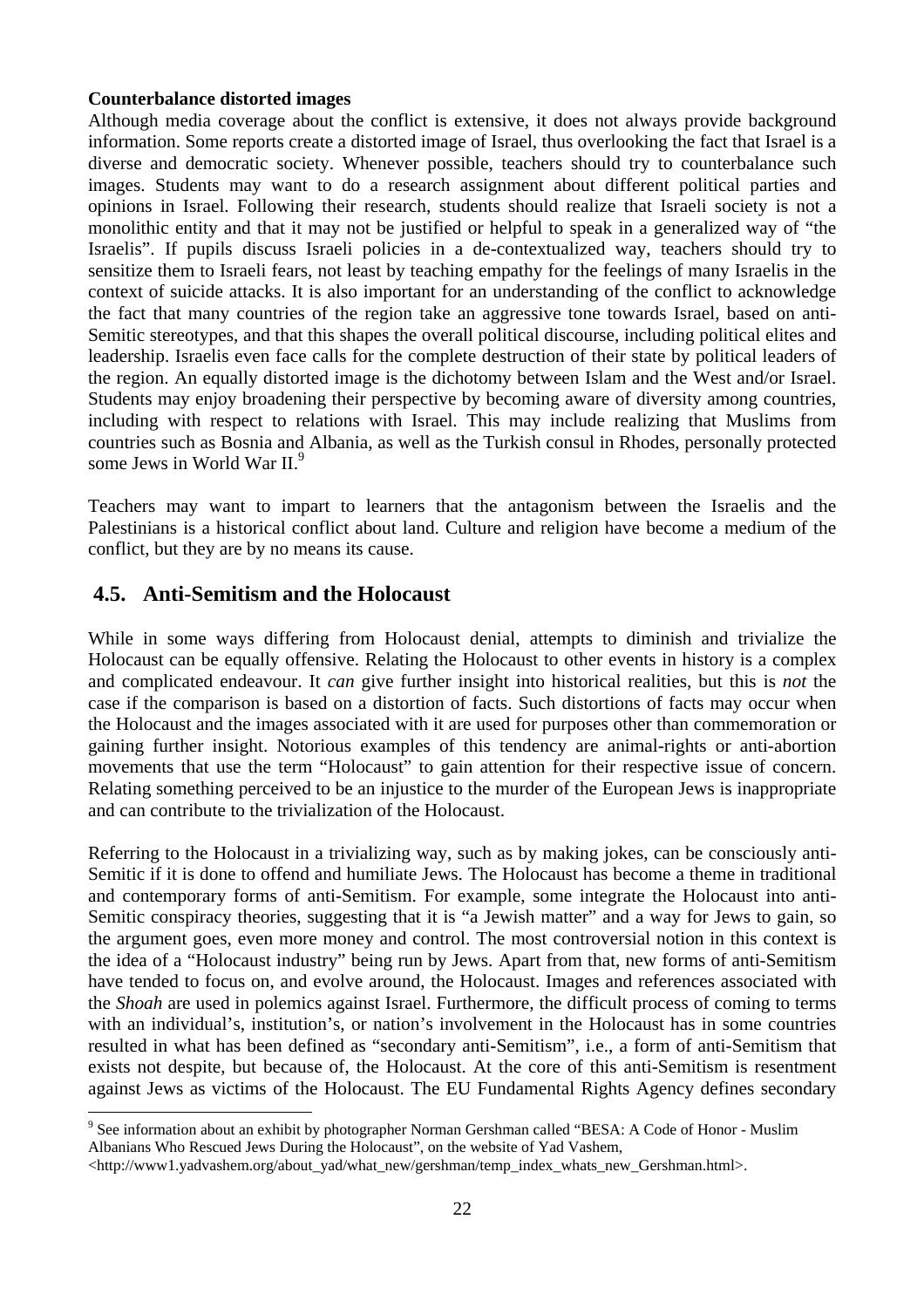anti-Semitism as "any form of anti-Semitism that is itself a reflection of the establishment of the taboo of expressing anti-Semitism. The notion is commonly used primarily to describe anti-Semitism in Austria and Germany, where secondary anti-Semitism is usually considered as a reaction to the debates on national identity and National Socialism. Drawing on older stereotypes about Jewish power and influence in the media, a typical claim of secondary anti-Semitism is, for example, that Jews are manipulating Germans or Austrians exploiting feelings of guilt."<sup>10</sup>

Teachers may want to address such tendencies in schools primarily because they think that this is essential with respect to Holocaust remembrance. Given the advanced age of the last living witnesses and survivors, some believe it important that young generations wholeheartedly commit to upholding the memory of the *Shoah*. Naturally, diminishing and trivializing the Holocaust opposes this effort. It also runs the danger of calling into question the process of critically addressing individual, institutional, and national histories currently underway, a process that has turned the Holocaust into part of the collective memory of Europe and humankind. Many students may appreciate the opportunity to join and support this process together with youngsters from other countries.

#### **Educational Response**

The best way to confront tendencies to diminish and trivialize the Holocaust is to strive for the best Holocaust education possible. Reading, learning, thinking, and writing about the Holocaust should be an attractive and rewarding exercise for students. In this context, awareness of the Holocaust as a European legacy, a watershed in world history, and an event that "fundamentally challenged the foundations of civilization"<sup>11</sup> is crucial. Secondary forms of anti-Semitism may be efficiently combated by referring to international initiatives that take place in this field, including on the level of international school projects. When learning about this, students might realize that neither anti-Semitism nor the Holocaust is solely a Jewish issue.

#### **Address unintentional diminishing of the Holocaust**

Students may make statements that trivialize the Holocaust, but in doing so they are merely repeating something that they have learned or picked up elsewhere. In such cases, it is advisable to encourage these students to think about their remarks and to critically assess what was said. If an educator discovers that a student equated an event to the Holocaust because they were upset about that particular event, but lacked the words and tools to express their thoughts, the teacher can assist in finding alternative ways of expressing concern about the issue. If a student relates other events to the Holocaust in an inappropriate way, the teacher should try to provide the learner with as much information as necessary to discard this false comparison. If students feel that diminishing the Holocaust is the only way of making the suffering of other people known, the class should discuss whether the Holocaust can be in any way instrumental for other purposes. In addition, teachers may want to seriously address the topic raised by the student and discuss it separately.

#### **Actively prepare Holocaust memorial days**

 $\overline{a}$ 

Preparing Holocaust memorial days in schools can foster empathy towards the victims. Engaging with individual victims and their story may sensitize students against abusing their memory. Vivid personal examples often make students aware of the impact and significance of the Holocaust for

<span id="page-22-0"></span><sup>&</sup>lt;sup>10</sup> "Antisemitism: Summary overview of the situation in the European Union 2001-2005", European Monitoring Centre on Racism and Xenophobia (now the European Union Agency for Fundamental Rights) working paper, updated version

<span id="page-22-1"></span>of December 2006, <fra.europa.eu/fra/material/pub/AS/Antisemitism\_Overview\_December\_2006\_en.pdf>. 11 "Declaration of the Stockholm International Forum on the Holocaust", Task Force for International Cooperation on Holocaust Education, Remembrance and Research,

<sup>&</sup>lt;http://www.holocausttaskforce.org/about/index.php?content=stockholm>.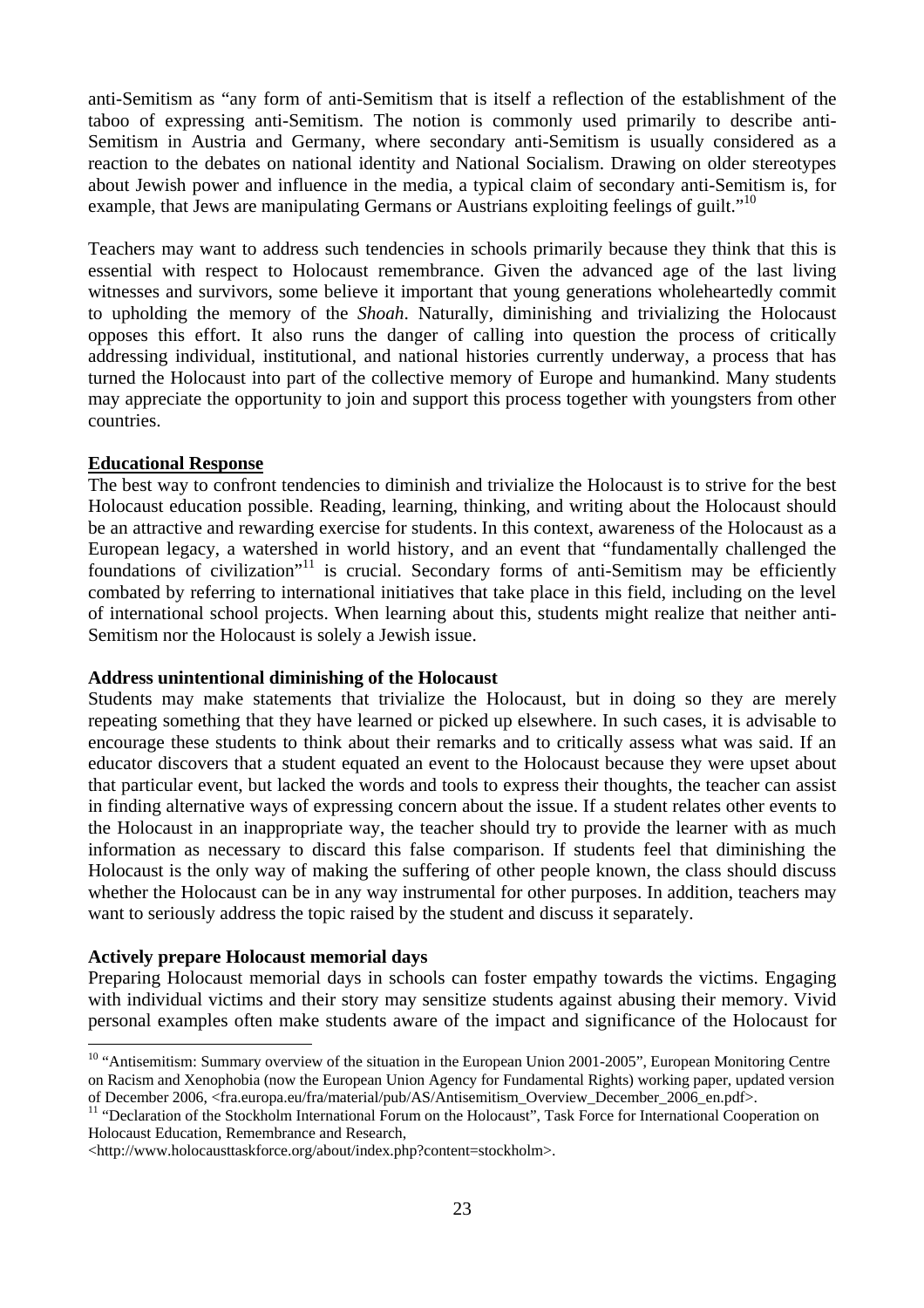humankind. Activities that focus on the stories of real people, whose names or faces have been identified (for example, former Jewish inhabitants of a town or neighbourhood, former teachers or students of a school) or that can be discovered through research, are recommended. Further suggestions are provided in guidelines called "Preparing Holocaust Memorial Days",<sup>12</sup> which are available in 13 languages.

#### **Provide students with realistic and rewarding tasks**

Attempts to diminish or trivialize the Holocaust often point to feelings of being overwhelmed by the topic. It might be useful for teachers to take into consideration that this is an emotionally demanding subject, one that unavoidably addresses the issue of identity and that could create a conflict for students who want to positively identify with their country, even if that country was involved in collaboration. Teachers should strive to provide students with an opportunity to discuss and explore the questions they think about with respect to the Holocaust. After all, students should not feel that they have to carry a burden but can contribute to both the national and the international process of researching and remembering this event. Once the students form an attachment to a project or a research assignment connected with the Holocaust, they are less likely to use strategies of distancing themselves from the topic. Teachers should emphasize responsibility and not blame.

 $\overline{a}$ 

<span id="page-23-0"></span><sup>12 &</sup>quot;Preparing Holocaust Memorial Days", *op. cit.*, note 3.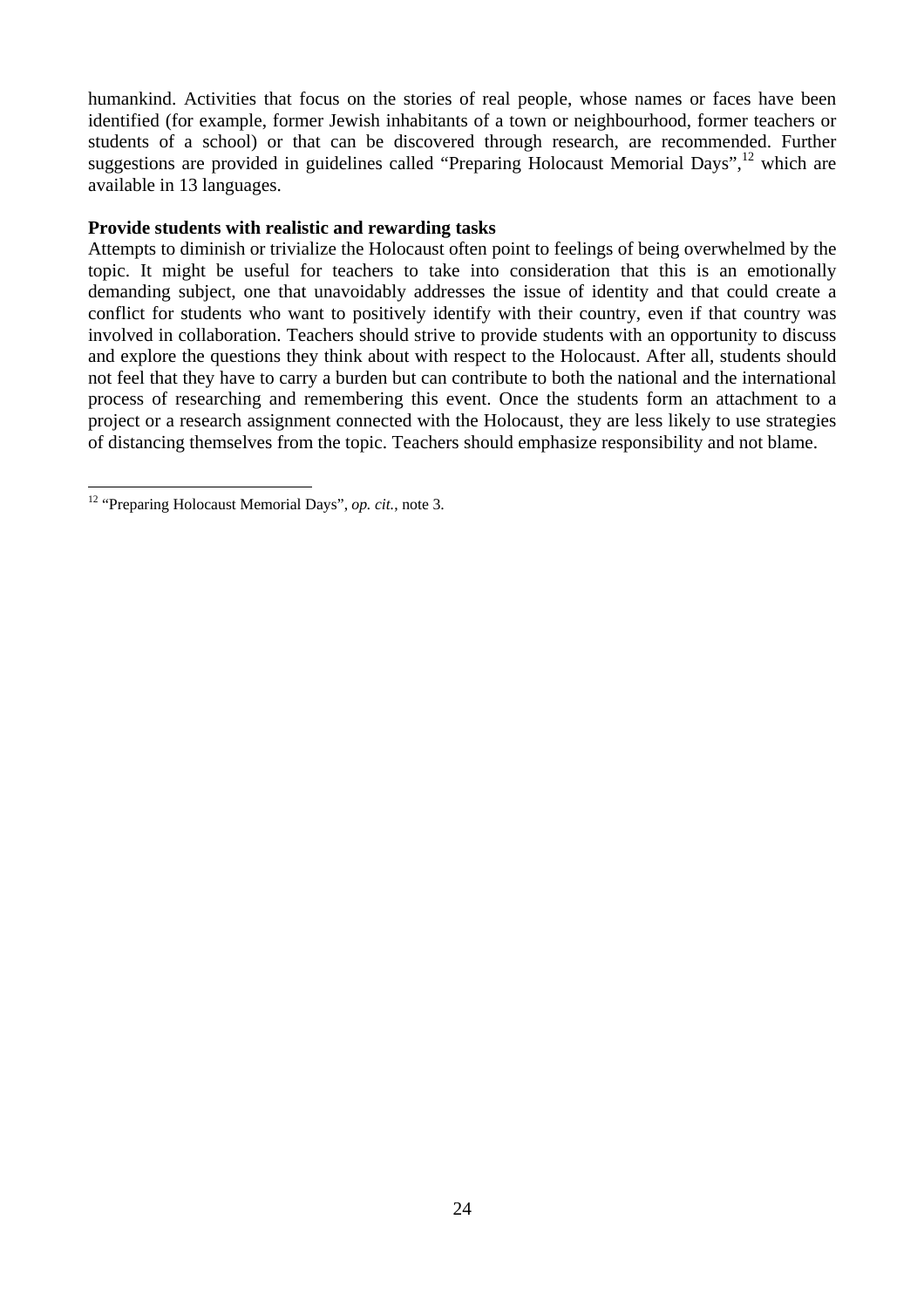## <span id="page-24-0"></span> **4.6. Denial of the Holocaust**

The partial or complete denial of the Holocaust, as, for example, at a state-sponsored conference in Tehran in December 2006, is an example of the most extreme form of historical revisionism. It appears on the surface as a pseudo-scholarly challenge to the well-established record of the National Socialist genocide during World War II. Holocaust deniers portray themselves as individuals and groups engaged in a legitimate, dispassionate quest for historical knowledge and the "truth". Some argue that the Holocaust is a myth and consequently regard feelings of grief and notions of responsibility as being manufactured, the desire to mourn and remember as illegitimate, and the quest to bring justice to the victims as wrong. Others acknowledge the persecution and discrimination of Jews in the Third Reich, asserting at the same time that the anti-Semitic policies of the National Socialist regime were in large part a legitimate response to Jewish misdeeds and disloyalty or else claiming that the number of Jews killed was in fact much smaller than assumed. Equating the Holocaust with other actions undertaken in wartime denies the specific characteristics and singularity of this event.

Holocaust denial thus intentionally distorts the historical record and refuses to acknowledge the victimization of Jews by the National Socialists and their collaborators in World War II. In certain cases, a further anti-Semitic twist is added to the argument, as some believe that what is in their eyes "the construct of the Holocaust" has led to Western, specifically US, support for the establishment and sustenance of the State of Israel. Other conspiracy theories are also being ventilated in this context, including the claim that Jews themselves committed the Holocaust or that Hitler was Jewish.

The perpetrators of the Holocaust sought to leave no trace behind. They partially succeeded. Holocaust denial in a sense completes this plan and has therefore been made illegal in many countries. Many think there is a moral and civic obligation to address Holocaust denial whenever it occurs in order to protect and defend the memory of the victims, as well as the historical record. If a student questions the Holocaust and/or shows support for the ideas of Holocaust deniers, this may be symptomatic of the pupil's involvement in extremist activities or at least suggest exposure to extremist ideas. After all, the denial of the Holocaust has continued to be a staple of many groups on the extreme right, but is also widespread among some religious fundamentalists. Recent developments in international politics reveal that Holocaust denial is being politicized and deployed in anti-Semitic statements and threats against Israel. While a student may express such views as a means of provocation, it is equally conceivable that such statements reflect familiarity with other anti-Semitic views. Thus, responding to Holocaust denial is critical.

#### **Educational Responses**

Just like conspiracy theories, Holocaust denial is at its core based upon lies. While it is necessary to contrast this view with the historical record and with facts, any discussion about whether or not the Holocaust occurred is not only out of place, it is also counterproductive, since every fact presented can be met with a new lie. As some already have an entrenched anti-Semitic world view and choose to deny the Holocaust, providing them with information about the Holocaust is not likely to solve the problem. Teachers might first want to make sure that such views, if voiced, do not dominate the discourse within the group and that the pupils understand why Holocaust denial is wrong and needs to be responded to in a swift manner. One way of doing so may be to introduce pupils to recent political efforts aimed at banning Holocaust denial and to the arguments used in this context. One recent example could be the EU Framework Decision on combating racism and discrimination, which states: "Public approval, denial or gross trivialisation of genocide, crimes against humanity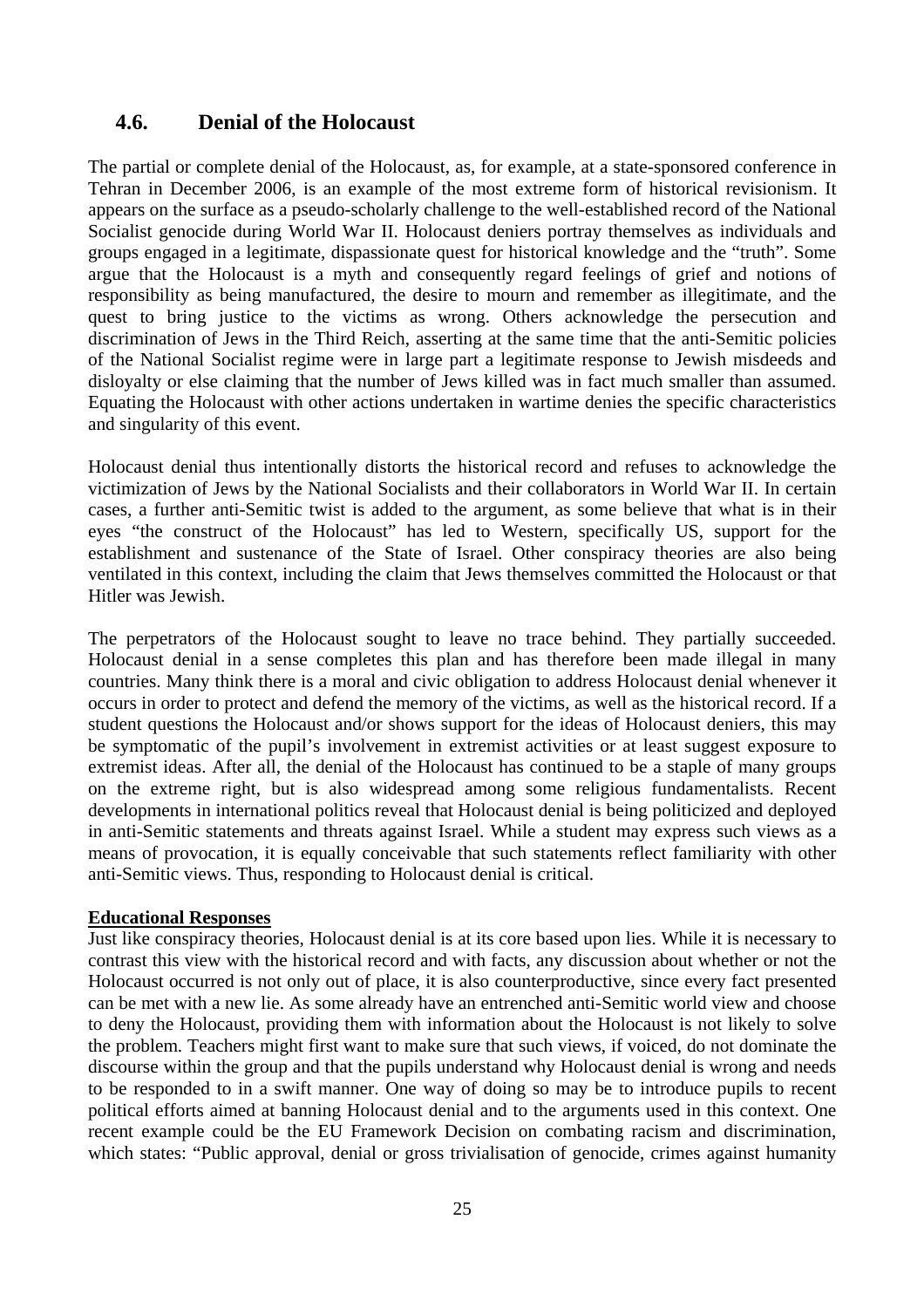<span id="page-25-0"></span>and war crimes will be criminalised if the crime is directed against a group of persons because of their race, colour, religion, descent or national or ethic origin."<sup>13</sup>

#### **Explore and understand student motivations**

Rather than engaging in a discussion with students who hold such views, they should be approached individually in order to ask them about their reasons for denying the Holocaust. This approach can focus on personal questions, such as, "Why did you say this? Where did you get this information? Why is it important to you? What do you think you achieve when saying this?" During such exchanges, it may be possible to uncover the rationale behind this Holocaust denial. Teachers may also wish to encourage students to reconsider what they have said by making it clear that many people have changed their views without facing problems. If a teacher concludes that the student was trying to gain attention through this provocation, ways should be explored and opportunities provided to give the student the chance to gain attention and self-confidence in a constructive way.

#### **Avoid discussing denial claims, but don't avoid discussions**

Discussing denial claims may lend legitimacy to this rhetoric and usually does not yield any results. Students should instead be provided with the opportunity to have discussions, develop their views, explore complex questions, etc., i.e., it may be a positive experience to see that the Holocaust is a topic that can be talked about and discussed in an interesting and original way – on the basis of acknowledging that it occurred. It may be an idea to visit a local archive or to ask a historian about what questions concerning the Holocaust are currently being explored in academic research and what sources historians and archivists use. Alternatively, a Holocaust survivor, a peer educator, or a community leader can be called in with a view to positively counterbalancing the appearance of Holocaust denial in the classroom.

## **4.7. Anti-Semitic Symbols**

 $\overline{a}$ 

For many students, it is important and considered cool to identify themselves with a group. When trying to do so, they may, in some cases, unconsciously use symbols that have an anti-Semitic connotation. While some people are unaware of the anti-Semitic meaning of these symbols and associate other meanings with them, others may use them consciously, i.e., as a code to identify individuals, groups, or institutions that subscribe to anti-Semitic and extremist ideologies, such as youth cultures associated with neo-Nazism. Symbols of right-wing extremists are by definition anti-Semitic, because anti-Semitism stands at the centre of the respective ideology. That is why many of these symbols are illegal in several countries. Furthermore, anti-Semitic and anti-Israeli symbols are also used by left-wing and religious fundamentalist movements, which tend to combine them with anti-American symbols.

Anti-Semitic symbols can be found in pictures, caricatures, numbers, letters, music, phrases, or religious and mythic symbols that have more than one meaning. Not all are as easily identifiable as the swastika and the flag of the National Socialists. Colours can also be used to convey an anti-Semitic message. In Germany, for example, black, red and white – the colours of the flag of the German Empire (1871-1918) – are used to indicate a right-wing extremist background.

Using anti-Semitic symbols is a political technique used to create a group identity and to designate inclusion and exclusion. *Consciously* showing such symbols in public, such as in school, usually occurs in an attempt to influence the local atmosphere by literally setting a sign. Apart from being

<span id="page-25-1"></span><sup>&</sup>lt;sup>13</sup> "EU: Common Criminal Provisions Against Racism and Xenophobia", German Presidency of the European Union, press release, 20 April 2007, <http://www.eu2007.de/en/News/Press\_Releases/April/0420BMJRassismus.html>.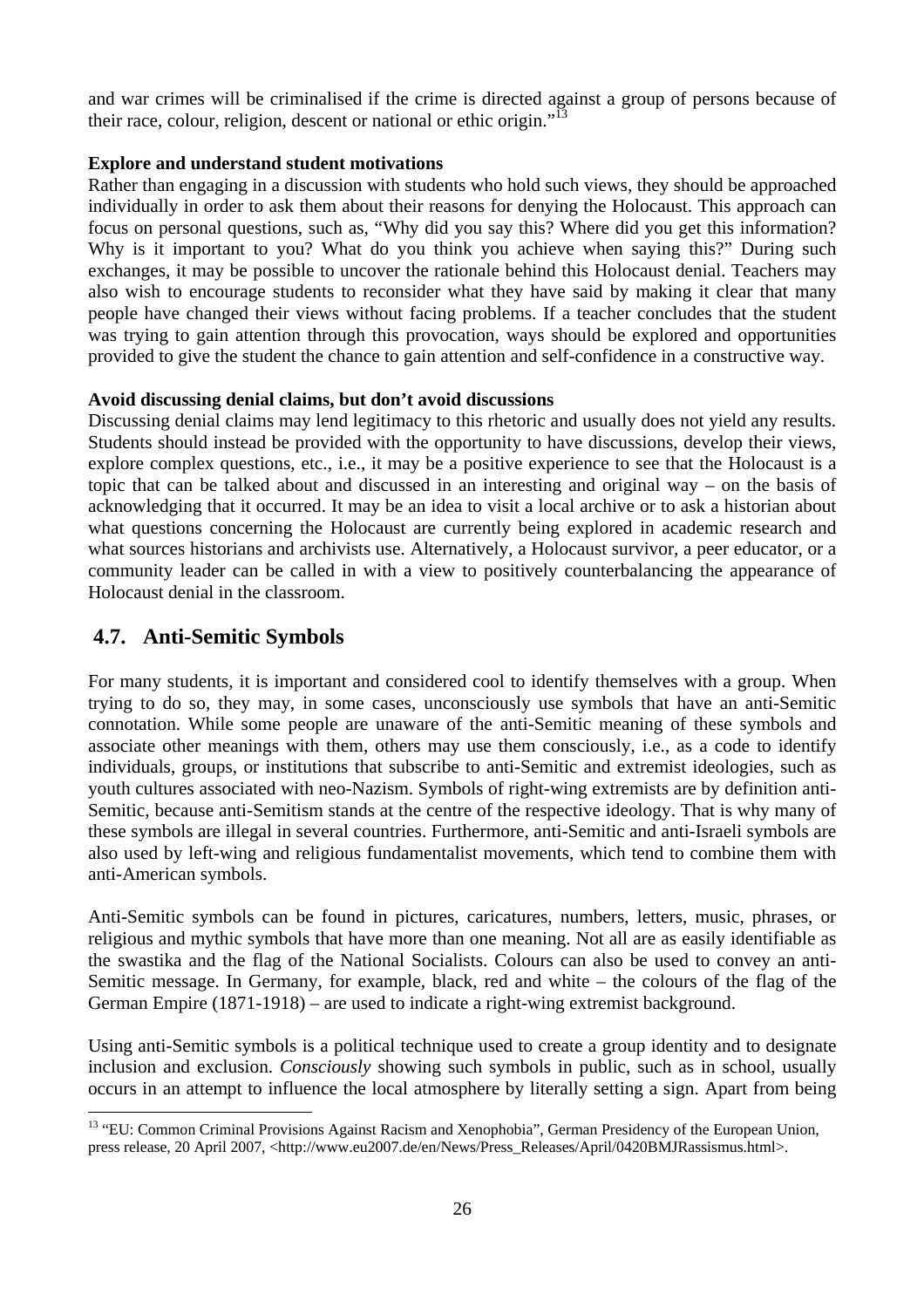an internal tool employed by right-wing extremist groups, such symbols and codes may also assist efforts of the right-wing extremist camp to create a transnational network.

In addition, teachers should note that anti-Semitic slogans and images are also disseminated through popular music. While this is an area beyond the control of the teacher, it is nonetheless important to be sensitive to it.

#### **Educational Response**

Addressing this problem requires an understanding of the reasons behind the use of certain symbols. Depending on the background, different approaches can be considered. For a pedagogical approach, it is important to be aware of the dynamics of the group and the need to treat group members differently, especially because of their different hierarchical positions within the group and the different circumstances of each individual case. This careful approach requires a concentrated effort and cannot be undertaken by a single teacher. Close co-operation with other teachers and the school administration, law enforcement officers, and civil society are necessary when trying to address the issue in a responsible and effective way.

Parents should be involved in the process. While many parents are aware of the existence of extremist and violent video games, they often lack knowledge of more subtle manifestations of anti-Semitism and extremist political views. For example, many do not know that white laces in black boots, certain fashion brands, or some music groups spread symbols attached to neo-Nazism. Often conveying a political message, fashion and music are thus more than just expressions of taste.

Before engaging in this process, teachers and parents alike may need to be better informed about the meaning of different symbols.

Prominent examples include:

- 88: this number is used by certain groups to represent the words "Heil Hitler", since the letter H is the eighth letter in the alphabet;
- 18: this number is used by certain groups to represent the name of Adolf Hitler, since the letter A is the first and the letter H the eighth in the alphabet;
- 14 words: "We must secure the existence of our people and a future for white children" is the 14-word credo of David Lane, a neo-Nazi and a member of the terrorist group The Order. It is used as a greeting, and appears on CD covers as well as clothing;
- 666: A number also used by Satanists appears in extremist circles as a symbol for the Jewish Anti-Christ. In that view, Jews are portrayed as Satanic and evil;
- ZOG: stands for "Zionist Occupied Government" and refers to countries in Europe and North America that in this view are secretly governed by Israel. The symbol is often used in phrases like "Stop ZOG!", and it is also incorporated in drawings and graffiti.

Since anti-Semitic symbols in youth culture change very rapidly, teachers may want to consult the following websites, which offer updated information on the issue:

- Anti-Defamation League (ADL): "Hate on Display. A Visual Database of Extremist Symbols, Logos and Tattoos", http://www.adl.org/hate\_symbols/default.asp;
- Agentur für soziale Perspektiven: Das Versteckspiel. Lifestyle, Symbole und Codes von neonazistischen und extrem rechten Gruppen. (in German), http://www.dasversteckspiel.de/index.html;
- The Coordination Forum for Countering Antisemitism, a visual database of extremist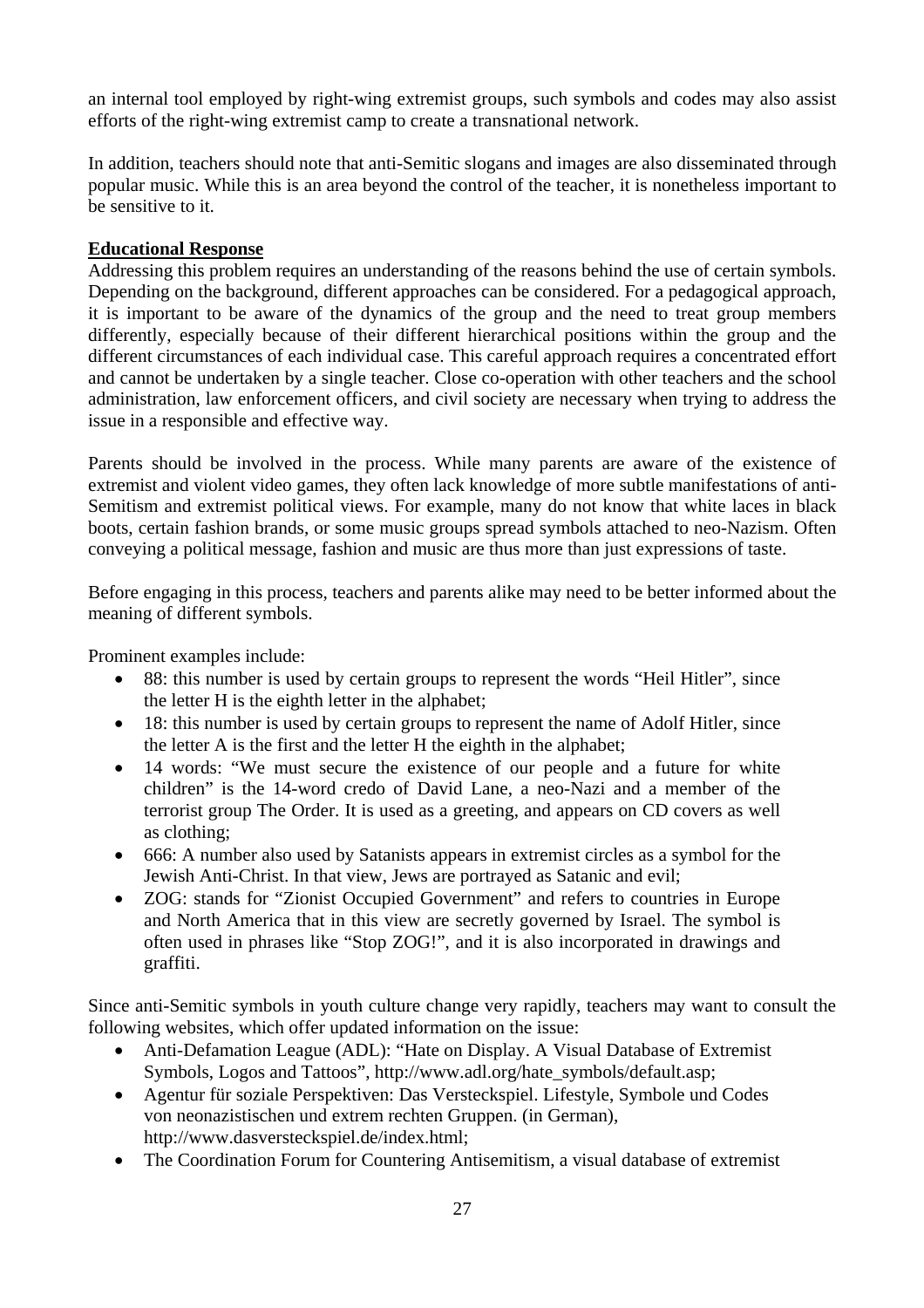symbols, http://www.antisemitism.org.il/eng/Introduction;

- Demos (in Danish), http://www.demos.dk/Symboler.htm;
- Londsdale News (in Dutch), http://www.lonsdalenews.nl/symboliek.html;
- Searchlight Magazine, Signs of Hate, http://www.opwedge.org.uk/SOHad.php;
- Simon Wiesenthal Center: Digital Terrorism and Hate 2007, http://www.wiesenthal.com/site/apps/s/content.asp?c=fwLYKnN8LzH&b=253162& ct=3876867;
- The website www.rechtsextremismus.ch offers advice in Switzerland.

#### **Explain the meaning**

Some students may not be fully aware or not aware at all that certain symbols are codes for a specific ideology they do not want to be associated with. Teachers should therefore discuss with their class why some symbols have an anti-Semitic meaning and why they can be seen as denoting support for an anti-Semitic and racist ideology. Teachers are best placed to distinguish the contexts in which the symbols may function as a political code from a context in which such a message is neither consciously nor unconsciously conveyed. For example, students should not be made to feel that celebrating their  $18<sup>th</sup>$  birthday by wearing the number 18 on their shirt is an expression of anti-Semitism. At the same time, educators need to be aware that some extremist movements tend to exploit the fact that a symbol like the number 18 can also have a harmless meaning and may merely refer to someone's age. The teacher's experience and familiarity with the student might be a good guide in this regard.

#### **Enlist additional support**

If a teacher notices any illegal activities, headmasters and law enforcement officials should be involved in addressing the problem.

#### **Try to offer alternatives**

Young people who are in the process of finding and exploring their individual identity often look for symbols, groups, and ideas to identify with. In an effort to prevent them from subscribing to extremist views, it is recommended that as much space as possible be provided for expressions of identity that do not cause any harm and that they be introduced to as many alternatives as possible besides joining extremist youth groups. If the school is inclusive and sensitive to individual needs, while also offering students opportunities to freely express themselves in an atmosphere of respect and understanding, an important step has been taken. In order to promote alternatives and to foster tolerance, various campaigns have been launched. Inspiring posters have been developed, for example, for European Action Week against Racism or in the context of the International Day against Fascism and Antisemitism on 9 November (see http://www.unitedagainstracism.org). Another point of reference is the Council of Europe's "All different – All equal" campaign (see http://alldifferent-allequal.info/).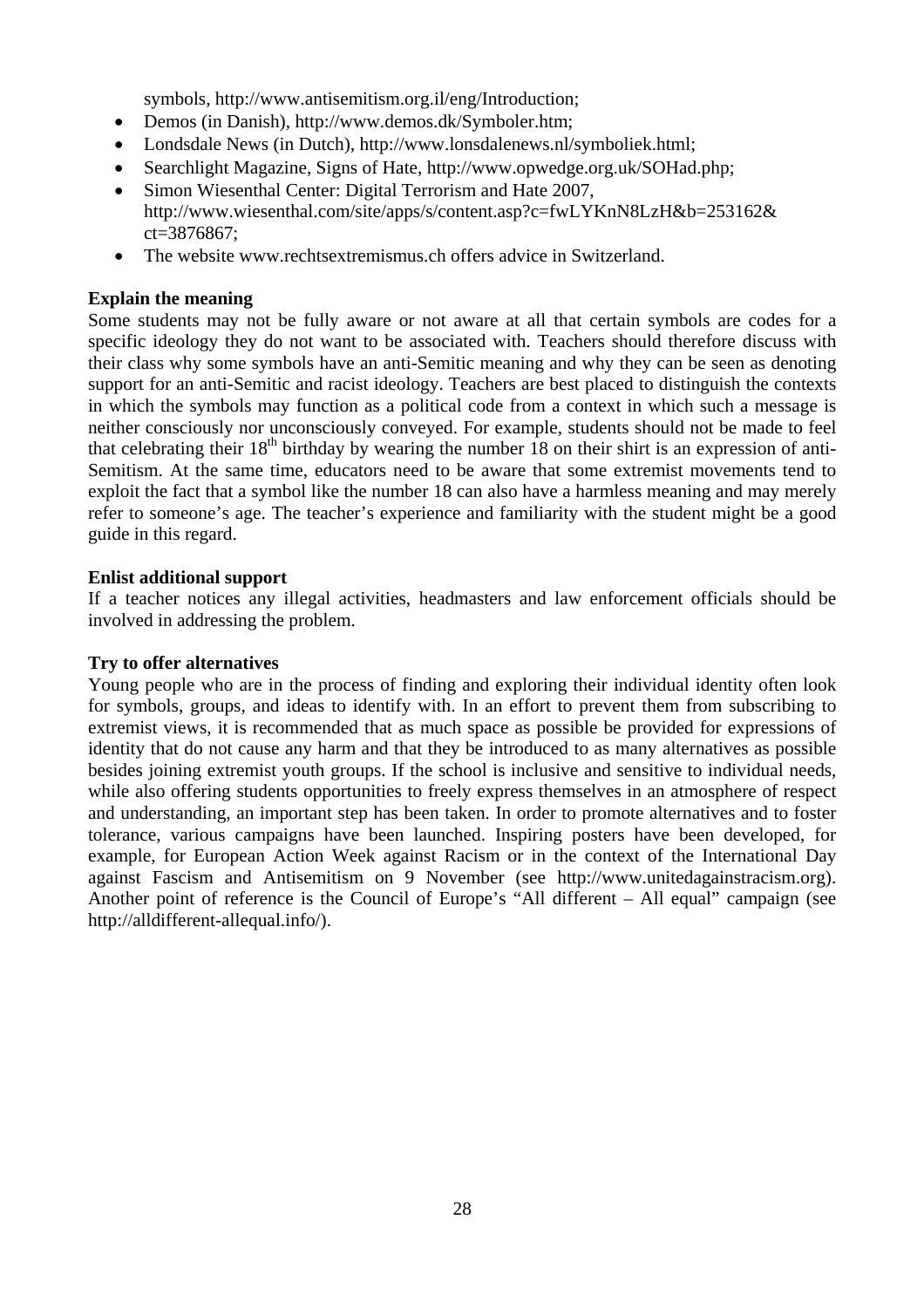## <span id="page-28-0"></span>**Annex 1. Working Definition of Anti-Semitism**

In order to give practical guidance in identifying anti-Semitic incidents to those who are confronted with expressions or acts of anti-Semitism, the ODIHR and the European Fundamental Rights Agency, together with Jewish non-governmental organizations and academics, developed a working definition of anti-Semitism that encompasses both traditional and contemporary manifestations of anti-Semitism.

#### **Working Definition**

Anti-Semitism is a certain perception of Jews, which may be expressed as hatred towards Jews.

Rhetorical and physical manifestations of anti-Semitism are directed towards Jewish or non-Jewish individuals and/or their property, towards Jewish community institutions and religious facilities.

In addition, such manifestations could also target the State of Israel, conceived as a Jewish collectivity.

Anti-Semitism frequently charges Jews with conspiring to harm humanity, and it is often used to blame Jews for "why things go wrong". It is expressed in speech, writing, visual forms and action, and employs sinister stereotypes and negative character traits.

Contemporary examples of anti-Semitism in public life, the media, schools, the workplace, and in the religious sphere could, taking into account the overall context, include, but are not limited to:

- Calling for, aiding, or justifying the killing or harming of Jews in the name of a radical ideology or an extremist view of religion;
- Making mendacious, dehumanizing, demonizing, or stereotypical allegations about Jews as such or the power of Jews as a collective — such as, especially but not exclusively, the myth about a world Jewish conspiracy or of Jews controlling the media, economy, government or other societal institutions;
- Accusing Jews as a people of being responsible for real or imagined wrongdoing committed by a single Jewish person or group, or even for acts committed by non-Jews;
- Denying the fact, scope, mechanisms (e.g., gas chambers) or intentionality of the genocide of the Jewish people at the hands of National Socialist Germany and its supporters and accomplices during World War II (the Holocaust);
- Accusing the Jews as a people, or Israel as a state, of inventing or exaggerating the Holocaust;
- Accusing Jewish citizens of being more loyal to Israel, or to the alleged priorities of Jews worldwide, than to the interests of their own nations.

Examples of the ways in which anti-Semitism manifests itself with regard to the State of Israel, taking into account the overall context, could include:

- Denying the Jewish people their right to self-determination, e.g., by claiming that the existence of a State of Israel is a racist endeavour;
- Applying double standards by requiring of it behaviour not expected or demanded of any other democratic nation;
- Using the symbols and images associated with classic anti-Semitism (e.g., claims of Jews killing Jesus or blood libel) to characterize Israel or Israelis;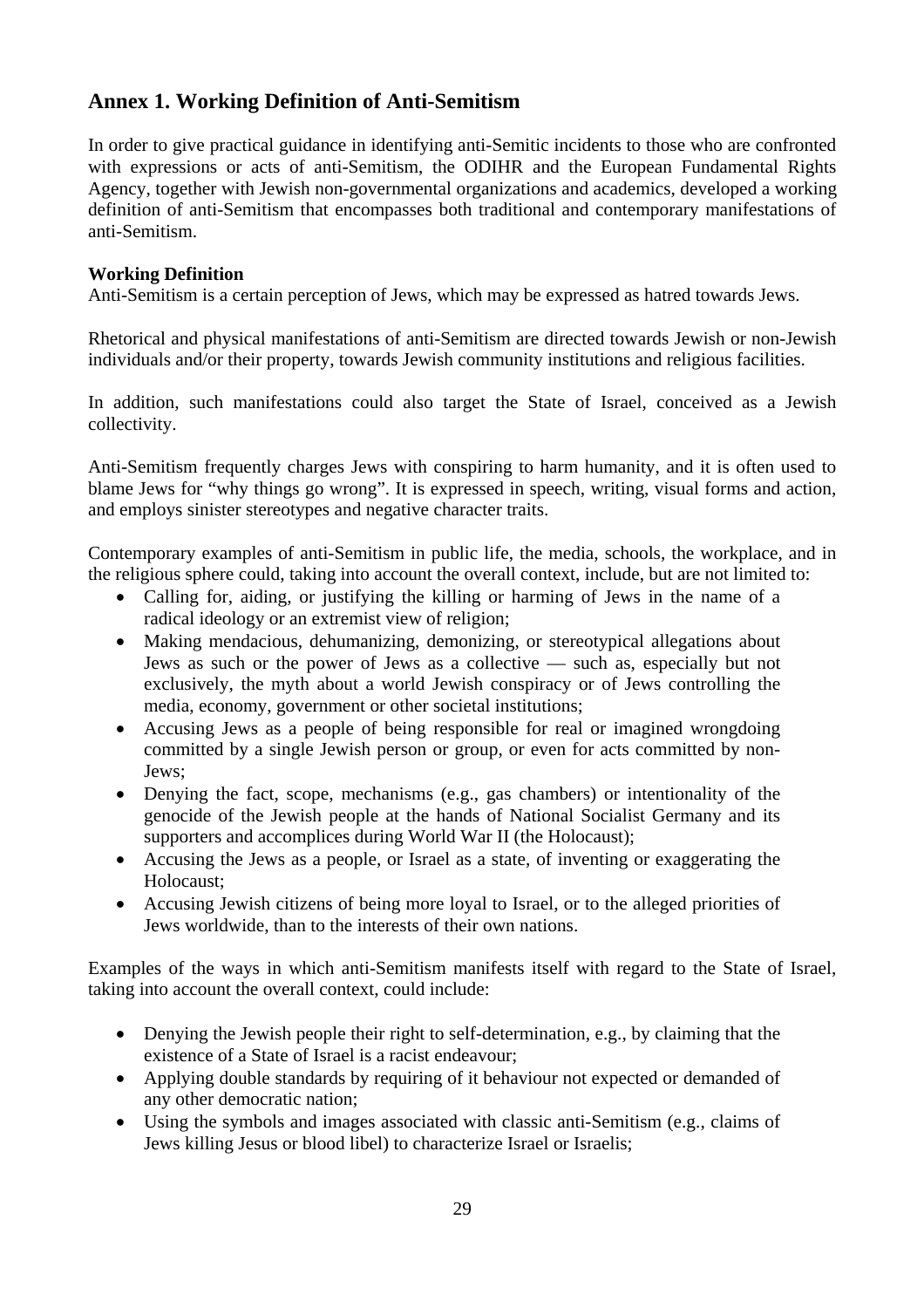- Drawing comparisons of contemporary Israeli policy to that of the Nazis;
- Holding Jews collectively responsible for actions of the State of Israel.

However, criticism of Israel similar to that levelled against any other country cannot be regarded as anti-Semitic.

Anti-Semitic acts are criminal when they are so defined by law (e.g., denial of the Holocaust or distribution of anti-Semitic materials in some countries). Criminal acts are anti-Semitic when the target of an attack, whether people or property – such as buildings, schools, places of worship, and cemeteries – is selected because it is, or is perceived to be, Jewish or linked to Jews. Anti-Semitic discrimination is the denial to Jews of opportunities or services available to others and is illegal in many countries.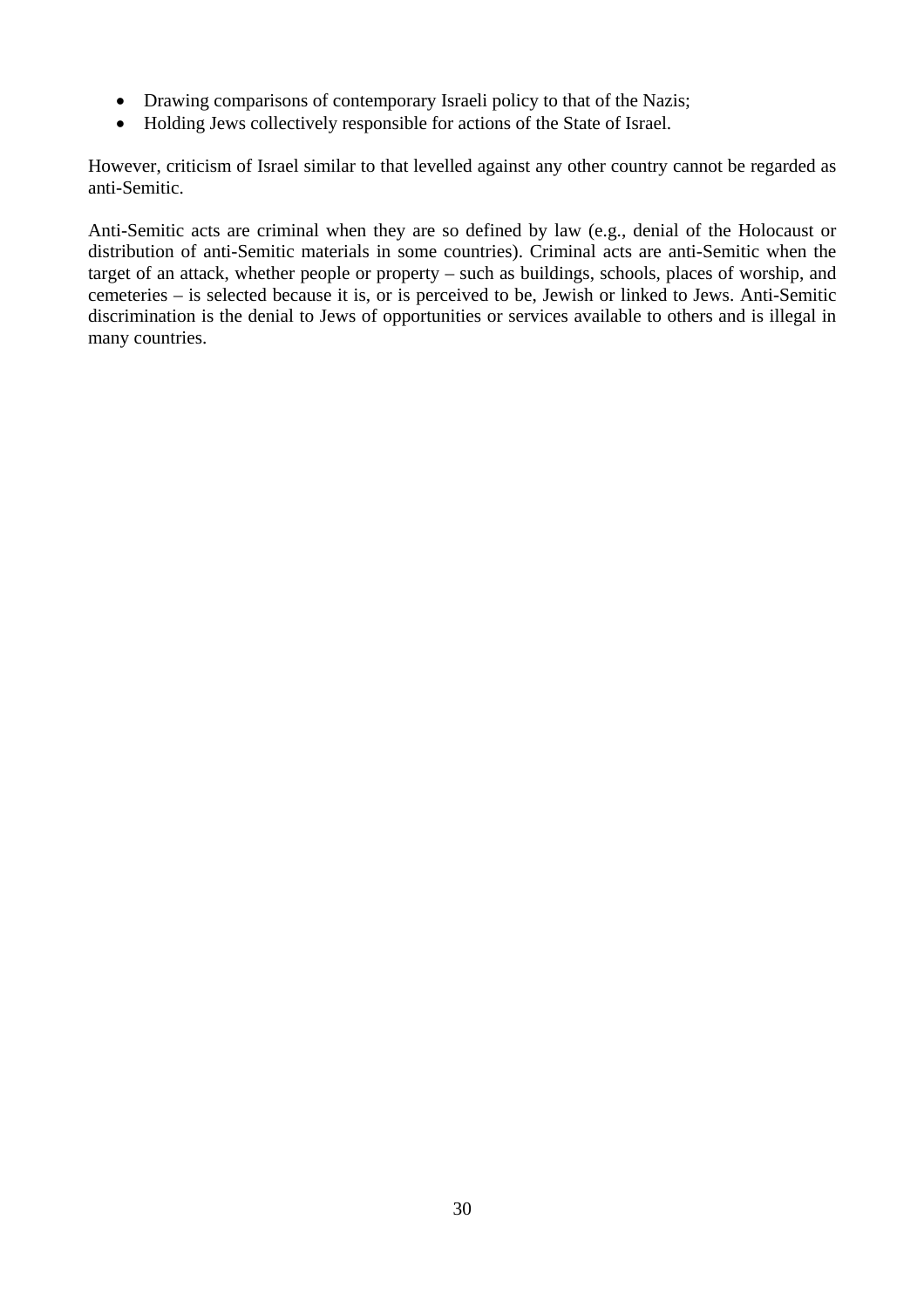## <span id="page-30-0"></span>**Annex 2. Recommended Websites**

For more information, the following websites can be consulted:

## **a) International Organizations**

#### **The OSCE's Office for Democratic Institutions and Human Rights (ODIHR)**

http://www.osce.org/odihr

Based in Warsaw, Poland, the ODIHR is active throughout the OSCE area in the fields of election observation, democratic development, human rights, tolerance and non-discrimination, and rule of law.

- *The ODIHR's Tolerance and Non-Discrimination Programme*  (http://www.osce.org/odihr/20051.html) provides assistance to the 56 OSCE participating States on the following issues: hate crime, anti-Semitism, racism/xenophobia, intolerance against Muslims, and freedom of religion or belief.
	- o **Teaching materials on anti-Semitism** developed in close cooperation with the Anne Frank House, Amsterdam, can be downloaded from the ODIHR's website at: http://www.osce.org/odihr/item\_11\_23875.html;
	- o The document "**Preparing Holocaust Memorial Days: Suggestions for Educators**", developed together with Yad Vashem, is available in 13 languages at http://www.osce.org/odihr/20104.html or http://www1.yadvashem.org/education/department/english/specproj.h tml;
	- o The ODIHR's **Tolerance and Non-Discrimination Information System** (http://tnd.odihr.pl) stores and provides information related to tolerance and non-discrimination from the participating States, as well as from partner organizations. The education section provides links and materials and tools for those involved in the formal or non-formal education sector throughout the OSCE region.

#### **The European Commission against Racism and Intolerance**

http://www.coe.int/ecri

The European Commission against Racism and Intolerance (ECRI) was set up following a decision of the Council of Europe. ECRI's task is to combat racism, xenophobia, anti-Semitism, and intolerance at the level of greater Europe and from the perspective of the protection of human rights.

#### **The European Union Agency for Fundamental Rights**

http://www.fra.europa.eu/fra/index.php

The European Union Agency for Fundamental Rights works in information and data collection and analysis, raises public awareness of fundamental rights, promotes dialogue with civil society, and advises EU institutions and member states on their policies, including in the area of the fight against racism, xenophobia, and related intolerance.

#### **The Holocaust and the United Nations Outreach Programme**

http://www.un.org/holocaustremembrance

This website provides background information on a resolution adopted by consensus by the UN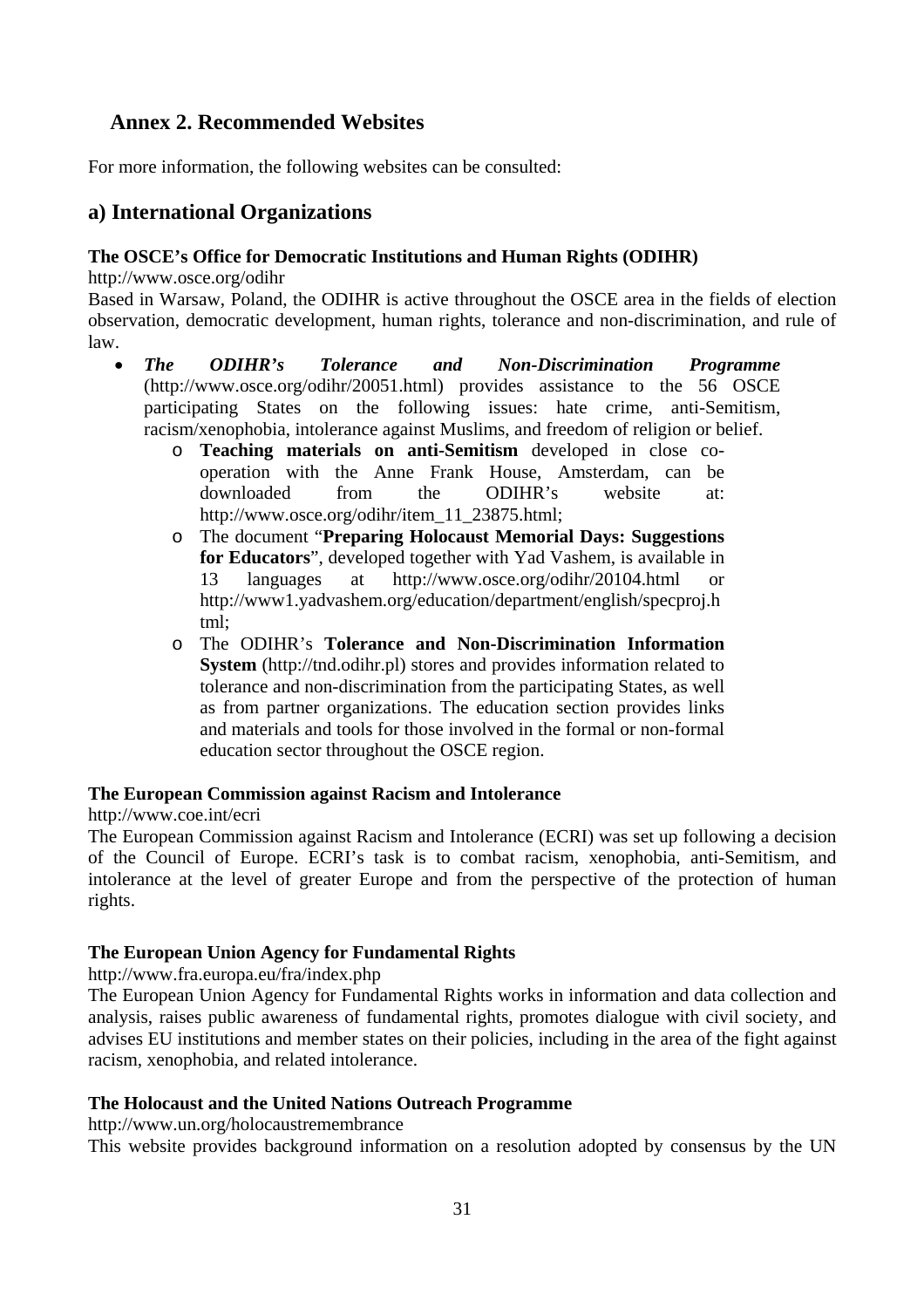General Assembly, condemning without reserve all manifestations of religious intolerance, incitement, harassment, or violence against persons or communities based on ethnic origin or religious belief, whenever they occur. Resources and discussion papers are available for download.

#### **The Task Force for International Cooperation on Holocaust Education Remembrance and Research**

http://www.holocausttaskforce.org

The website of the Task Force maintains an international directory of organizations working in the fields of Holocaust education, remembrance, and research; an international calendar of events; a directory of archives; listings of remembrance and education activities; as well as additional information about the Task Force. Holocaust education guidelines developed by the Task Force's Education Working Group can also be downloaded at http://www.holocausttaskforce.org/teachers/index.php?content=guidelines/menu.php.

## **b) Museums, Educational Centres, and Research Institutions**

#### **The Anne Frank House**

http://www.annefrank.org

The Anne Frank House is a museum and an educational organization. It develops teaching materials, organizes exhibitions, does research, and undertakes educational projects. Key themes include: Anne Frank, the Holocaust, anti-Semitism, discrimination, and human rights.

#### **Casa Sefarad Israel**

#### http://www.casasefarad-israel.es

Casa Sefarad Israel is a Spanish institution aimed at studying and preserving the history of Jews in Spain, increasing knowledge about Jewish culture, and initiating co-operation projects between Spain and Israel. Casa Sefarad is also active in the area of education.

#### **The Center for Research on Antisemitism, Berlin**

http://www.tu-berlin.de/~zfa

An institute of the Technical University Berlin, the Center is the only institution of its kind in Europe. Research focuses on anti-Semitism, as well as on prejudice against minorities. A further focus is on German-Jewish history and on the Holocaust. Further information on teaching materials is available online.

#### **The Coordination Forum for Countering Antisemitism**

http://www.antisemitism.org.il

The Coordination Forum for Countering Antisemitism is a state forum that monitors anti-Semitic activities throughout the world. It co-ordinates the struggle against anti-Semitism with various government bodies and Jewish organizations around the world.

#### **Facing History and Ourselves**

http://www.facinghistory.org

This organization engages teachers and students of diverse backgrounds in an examination of racism, prejudice, and anti-Semitism in order to promote the development of a more humane and informed citizenry.

#### **H-Antisemitism**

http://www.h-net.org/~antis

This network encourages scholarly discussion of the history of anti-Semitism and makes available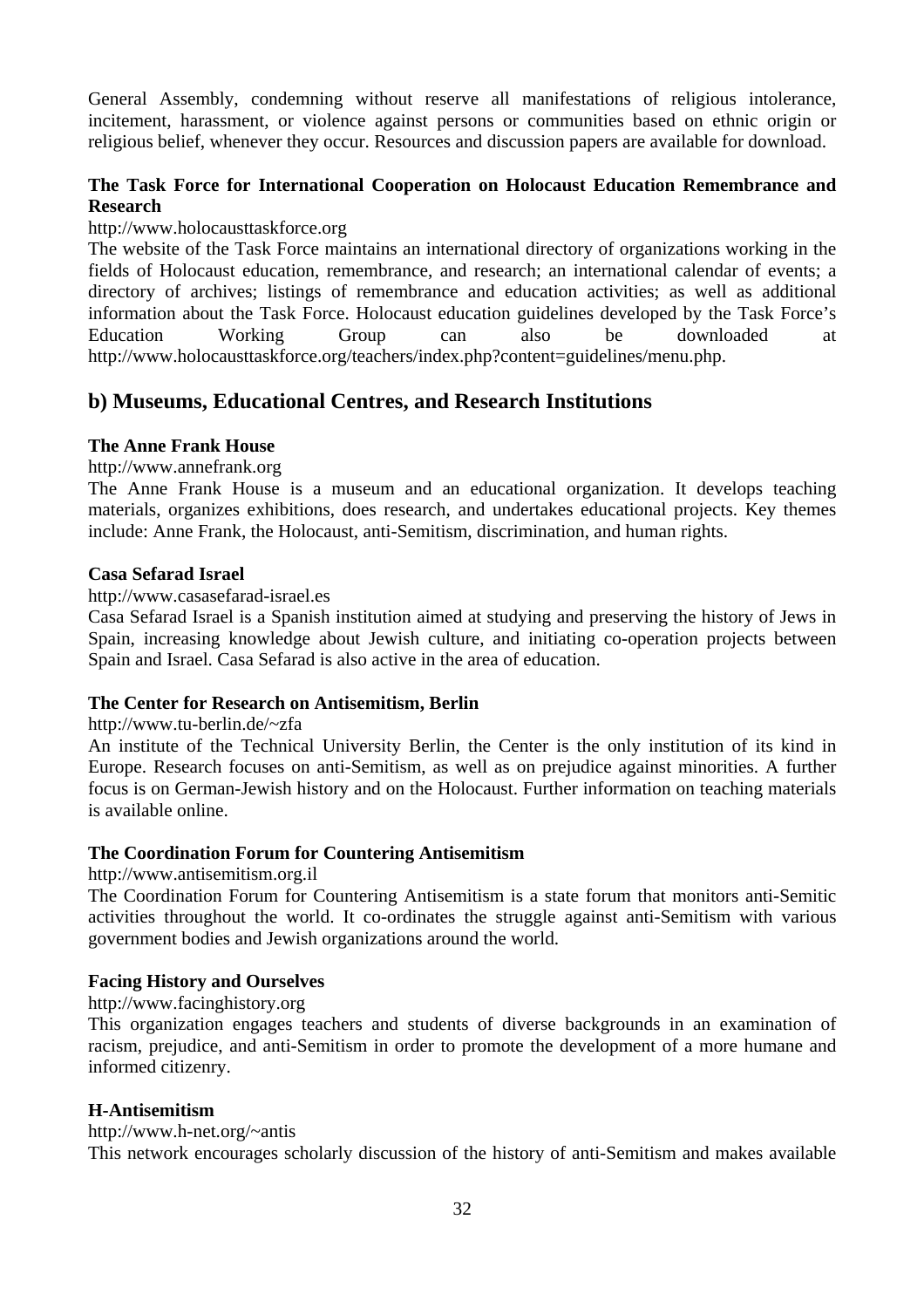diverse bibliographical, research, and teaching aids.

#### **Lernen aus der Geschichte**

http://www.lernen-aus-der-geschichte.de

A German website that provides information about educational projects and initiatives focusing on National Socialism, the Holocaust, human rights, and their respective relevance for today. Part of the website is a European forum.

#### **The Living History Forum**

http://www.levandehistoria.se

A Swedish Government organization, the Living History Forum takes history as a starting point to study contemporary processes that could lead to intolerance and injustice. Innovative methods are applied to encourage young people to apply their own creativity to define the intolerance that exists in their own lives. Further information about the activities is also available in English.

#### **The Middle East Media Research Institute**

http://www.memri.org

The Middle East Media Research Institute (MEMRI) explores the Middle East through the region's media. MEMRI bridges the language gap that exists between the West and the Middle East, providing timely translations of Arabic, Persian, and Turkish media, as well as original analysis of political, ideological, intellectual, social, cultural, and religious trends in the Middle East.

#### **The Museum of Tolerance**

http://www.museumoftolerance.com

The Museum of Tolerance is a hands-on experimental museum that focuses on racism and prejudice in the United States and the history of the Holocaust.

#### **Projekte gegen Antisemitismus**

http://www.projekte-gegen-antisemitismus.de

Projekte gegen Antisemitismus is a German initiative supported by the Amadeo Antonio Foundation that provides teaching materials, ideas, background information, and news on anti-Semitism.

#### **The Stephen Roth Institute for the Study of Contemporary Antisemitism and Racism**

http://www.tau.ac.il/Anti-Semitism

The Stephen Roth Institute for the Study of Contemporary Anti-Semitism and Racism at Tel Aviv University is housed in the Wiener Library, which contains one of the largest collections of anti-Semitic, Nazi, and extremist literature in the world.

#### **United States Holocaust Memorial Museum**

http://www.ushmm.org

A living memorial to the Holocaust, the United States Holocaust Memorial Museum stimulates leaders and citizens to confront hatred, prevent genocide, promote human dignity, and strengthen democracy.

#### **The Vidal Sassoon International Center for the Study of Antisemitism**

http://sicsa.huji.ac.il

The Center engages in research on anti-Semitism throughout history, focusing on relations between Jews and non-Jews, particularly in situations of tension and crisis.